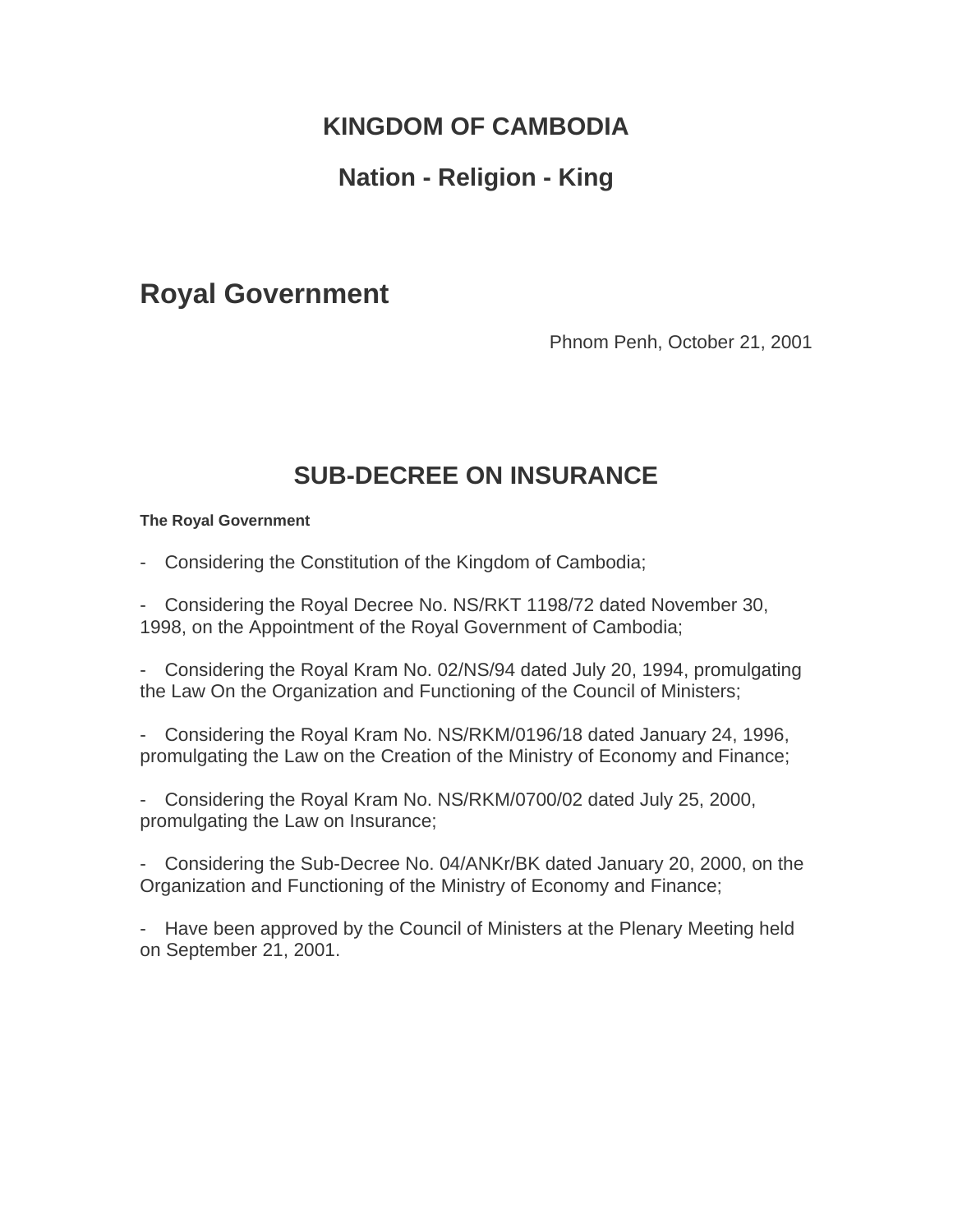# **DECIDES**

# **CHAPTER I**

# **General Provisions**

### **Article 1:**

As used in this sub-decree, the term "Insurance" refers to an insurance contract whereby an insurance applicant, as contracted, pay the insurance premium to the insurer, and the insurer bears a liability to indemnify for property loss and damage caused by occurrence of accidents or when the insured sustains death, physical injury, disability or sickness, or when the Insurance reaches the maturity agreed by both parties.

### **Article 2:**

This sub-decree applies to all insurance activities operated in the Kingdom of Cambodia.

### **Article 3:**

In carrying out the insurance business, the insurance company, agent and broker shall respect the principle of fair competition in accordance with the provisions of this sub-decree.

## **Article 4:**

The Ministry of Economy and Finance shall be responsible for the controls and supervisions over the insurance business in accordance with the provisions of this sub-decree.

# **CHAPTER II**

# **INSURANCE CONTRACT**

# **Section 1**

# **General**

### **Article 5:**

Parties to the insurance contract include:

1. Insurers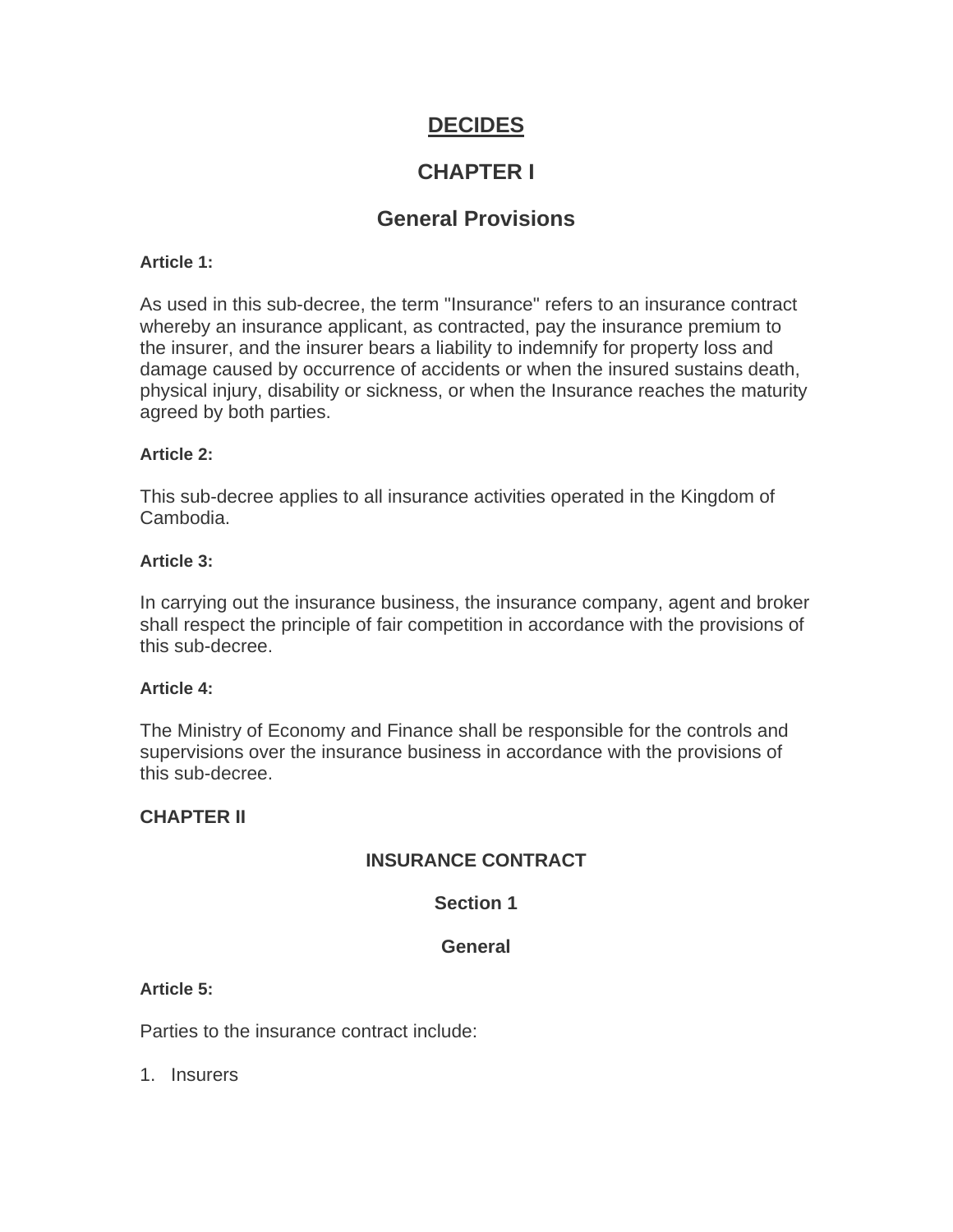# 2. Insured persons

The insurers refer to insurance companies, agents and brokers.

The insured refers to a person who enter into an insurance contract with an insurer.

# **Article 6:**

The insured has the following obligations:

1. Paying the insurance premium in full amount as mutually agreed to the insurance company;

2. Upon an occurrence of any risks, the insured shall immediately give notice to the insurance company;

3. Cooperating to provide the information and documents relating to the risks at the insurance company's requirements.

# **Article 7:**

The insurance company has obligations:

1. to indemnify for any loss or damage upon the occurrence of the risk which is caused by coincidence, natural disasters, and any reasons which are not intentionally created by the insured;

2. to timely pay the claim according to the degree of damage and the sum of the insured money.

# **Article 8:**

To enter into an insurance contract, the insured shall send the insurance company a proposal for insurance or directly come to make declaration at the insurance company or through the insurance agent. Depending on such proposal and declaration, the insurance company shall fill out an insurance policy which requires the insurance company to bear a liability to indemnify for any loss or damage which may eventually occur.

The insurance policy is a document reflecting the form of a specific insurance contract and creating the evidence of the contract. Such document shall be signed by the insurance company or agent. When entering into the insurance contract, the insured may make a discussion with the insurance company to opt to enter into a short-term or long-term contract as mutually agreed.

# **Article 9:**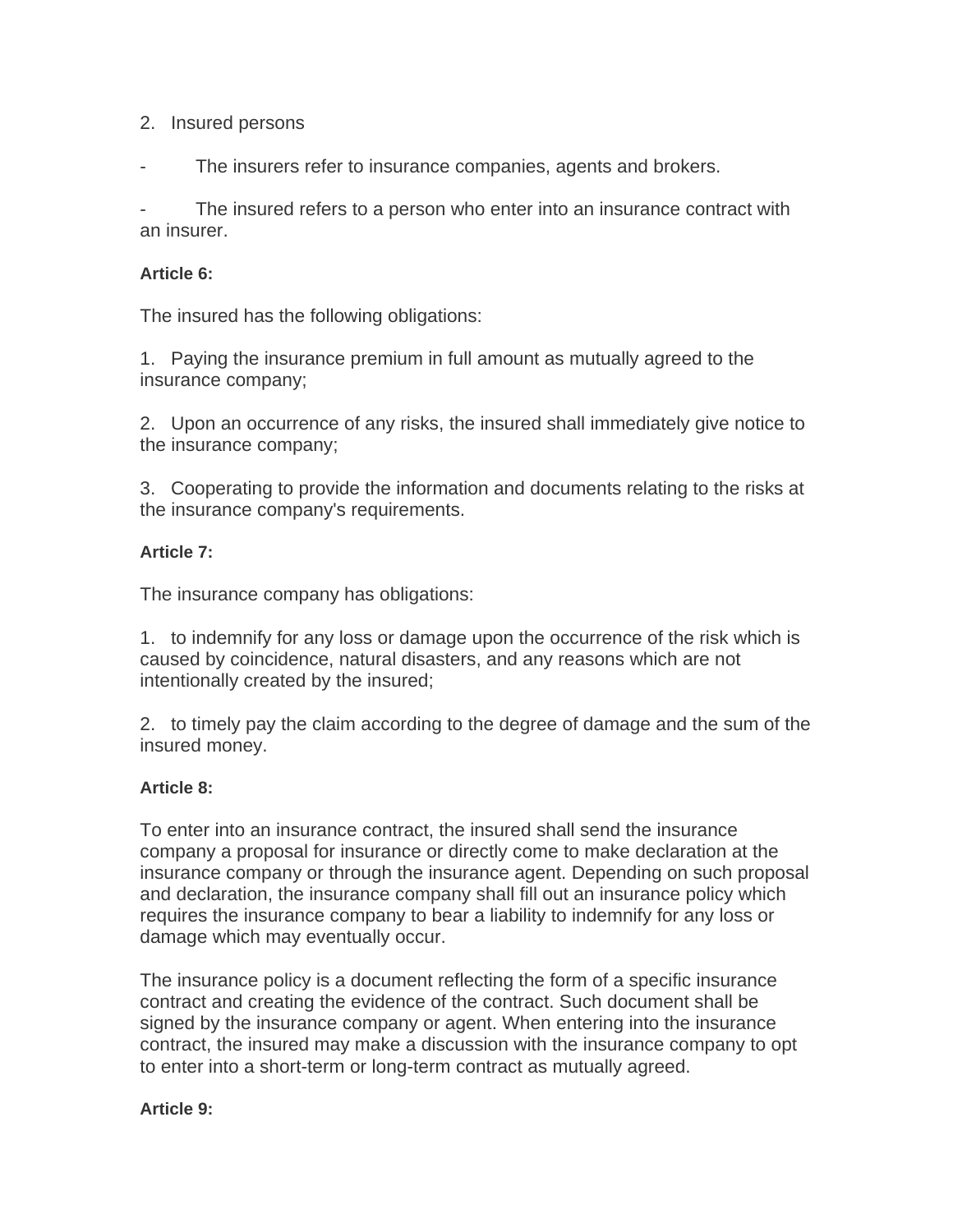In case of necessity and urgency that the contract cannot be made and the insurance policy cannot be issued, the insurance may be made by temporarily using a "binder".

The binder is a document issued by the insurance company or agent. This document substitutes for the insurance policy or is an additional contract pending the issuance of the final insurance policy. When issuing the binder, both parties shall sign therein, and the insured shall pay the same insurance premium as agreed in the insurance policy.

### **Article 10:**

The insurance policy is a proof of the insurance contract made in writing and filled out with the insured's purposes subject to mutual agreement between both parties of the contract.

Conditions of the insurance contract shall be divided into two main sections: general conditions and specific conditions.

- 1- General conditions are documents determining two key principles regarding:
- (A) types of risks to be secured
- (B) types of risks not to be secured

2- Specific conditions referred to as "Insurance Certificate" are documents containing the insured's particular purposes as declared in his/her insurance proposal and requiring the signature of the insurance company.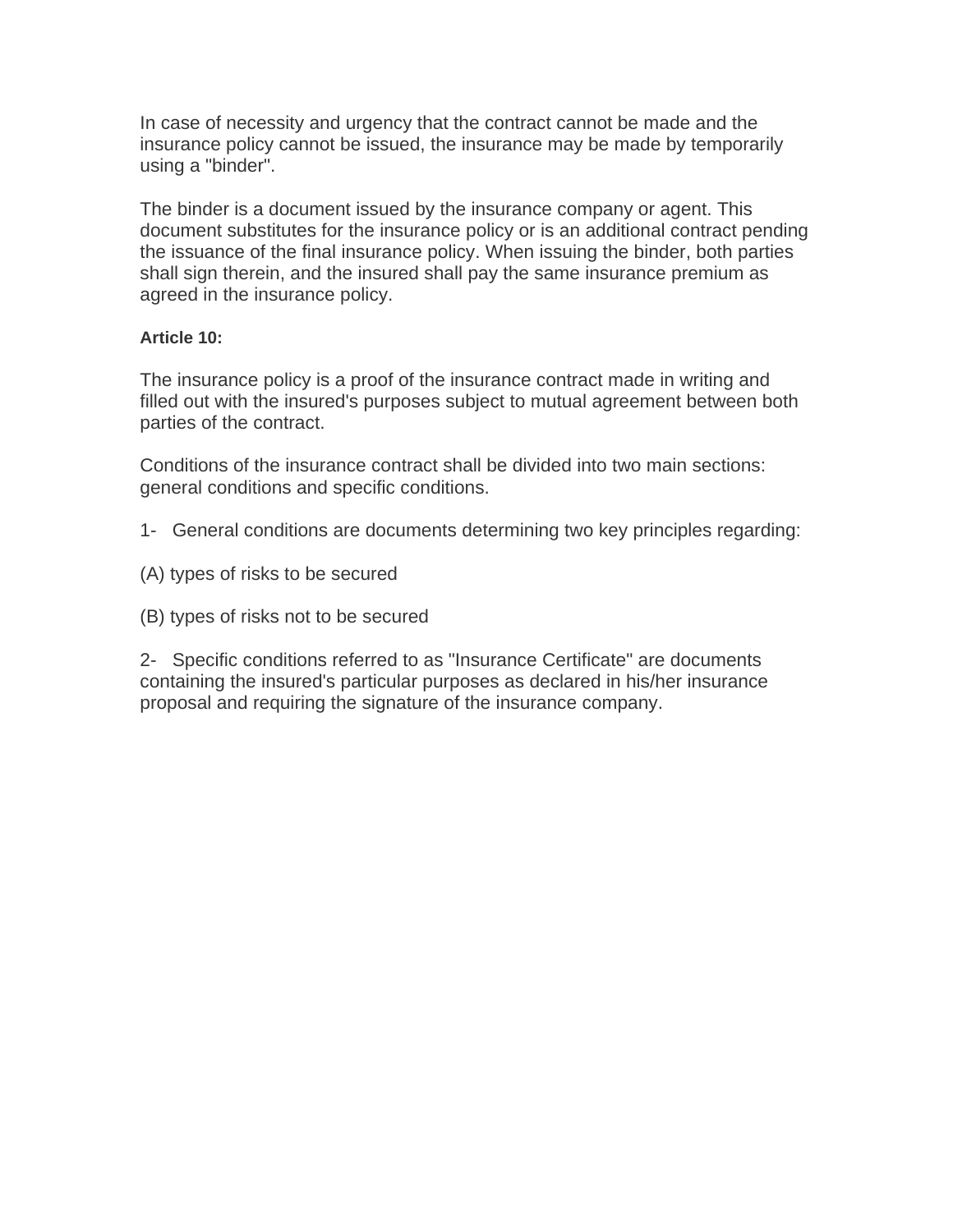# **Article 11:**

Payment of the insurance premium is the first obligation of the insured. The insurance premium shall be paid according to the insurance duration and the total insured sum based on the insurance premium table of each company.

In paying the insurance premium, the insured may make a discussion with the insurance company to decide whether to pay at one time or more.

# **Article 12:**

A prior 10-day notice shall be delivered to the insurance company if the insured proposes to terminate the insurance before the expiration date. The insurance company will refund ninety (90) percent of the remaining premium based on reasonable grounds.

In case of requesting to terminate the insurance after the risk occurred and the company has already paid the claim, the insurance company shall not refund the insurance premium for the remaining period.

# **Article 13:**

In case of moratorium for huge repair, a notice shall be delivered by the insured to the insurance company within at least ten (10) days in advance. The insurance company shall refund the ninety (90) percent of the insurance premium for a period of such postponement following the resumption.

# **Article 14:**

In case that the insured is bankrupt before the due date specified in the insurance contract, a notice of such event shall be delivered to the insurance company within ten (10) days at the latest prior to the declaration of such bankruptcy by a registered letter or a letter with a duly acceptance. The insurance company shall refund ninety (90) percent of the remaining premium.

# **Article 15:**

It is only the extra-contract for the insurance renewal that the insurance premium shall be paid suitable to such additional insurance term. For other extra contracts, the insured shall pay the insurance company only the defined extracontract cost.

# **Article 16:**

In case that the insured or persons who suffer the loss and damage of property, or sustain physical injury, disability or death, shall have certain necessary and relevant documents certified as true by a competent authority so that the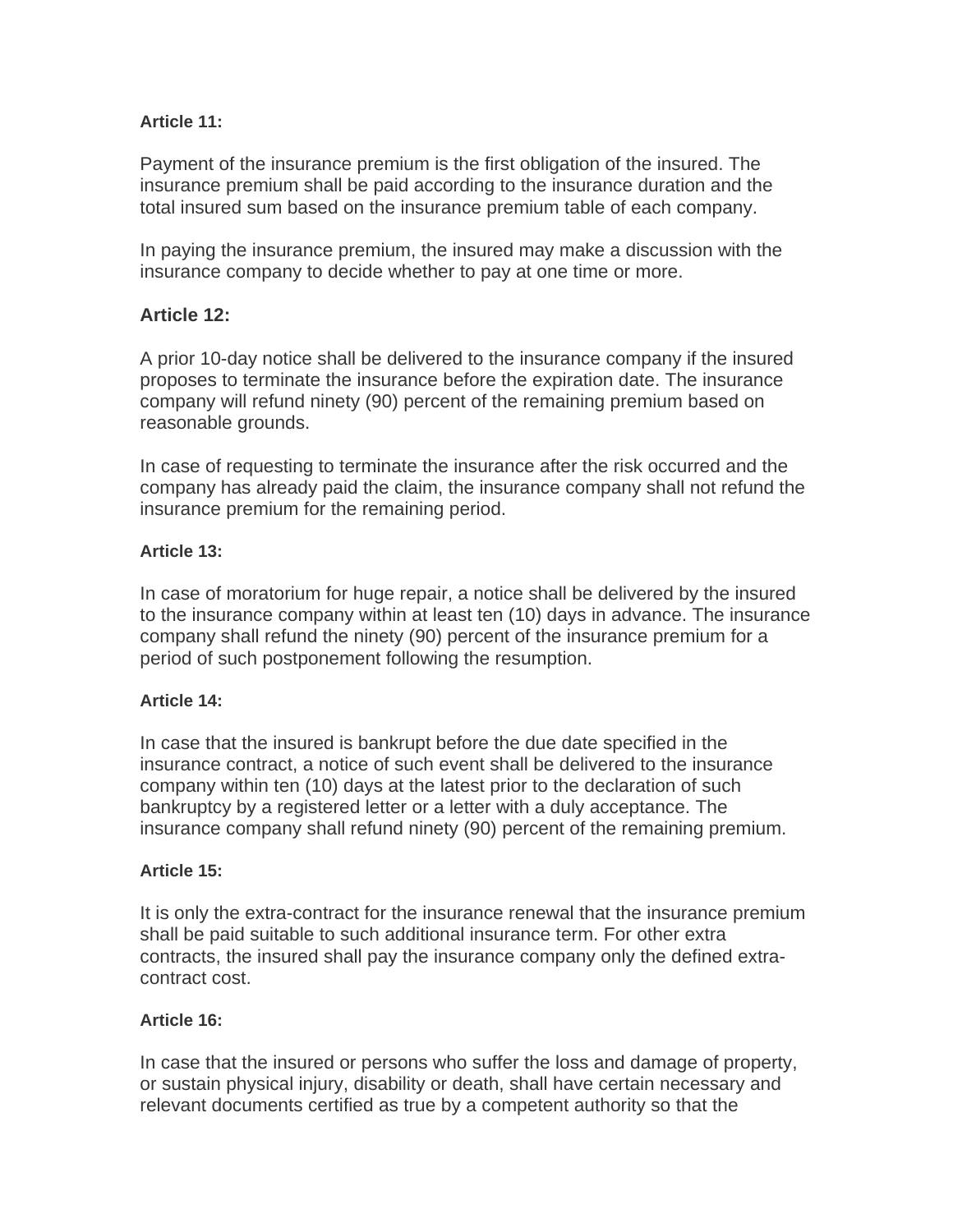insurance company uses it as a foundation of claim settlement based on the real fact.

## **Article 17:**

Method of claim settlement shall be firstly based on a peaceful negotiation and reconciliation between the insurance company and the insured or suffered third party. If reconciliation fails, the case shall be forwarded to arbitrators for settlement. In the case that both parties are still different, the disagreed party may sue the competent court in the Kingdom of Cambodia.

### **Article 18:**

To inspect, verify and evaluate damage upon an occurrence of any risk, the insurance company may assign its expert agent to do such work and directly settle the claim or ask an independent insurance risk inspection company to carry out such work on its behalf.

All documents developed by such inspection company are foundations for decision-making and indemnification against damage based on the real facts.

### **Article 19:**

Insurance risk Inspection Company is a legal entity independent of the insurance company and has duties to inspect, verify and evaluate damage upon an occurrence of the insurance risks, and finally issue documents regarding the damage evaluation on which the insurance company based to settle the claim. The Insurance Risk Inspection Company conducts its operation by inspection fees paid by the insurance company according to mutual agreement.

# **Section 2**

# **Property Insurance**

### **Article 20:**

In the case that the insured has died, the insurance shall be handed on to an heir of subject matter insured. The heir shall have the same obligations as the insured. For such condition, the heir shall notify the insurance company of the first insured's death and propose the company to make an extra-contract in order to officially transfer the insurance into his own name.

The insurance company and heir, however, shall have rights to cancel the first insurance contract according to the spirit of this Sub-Decree.

# **Article 21:**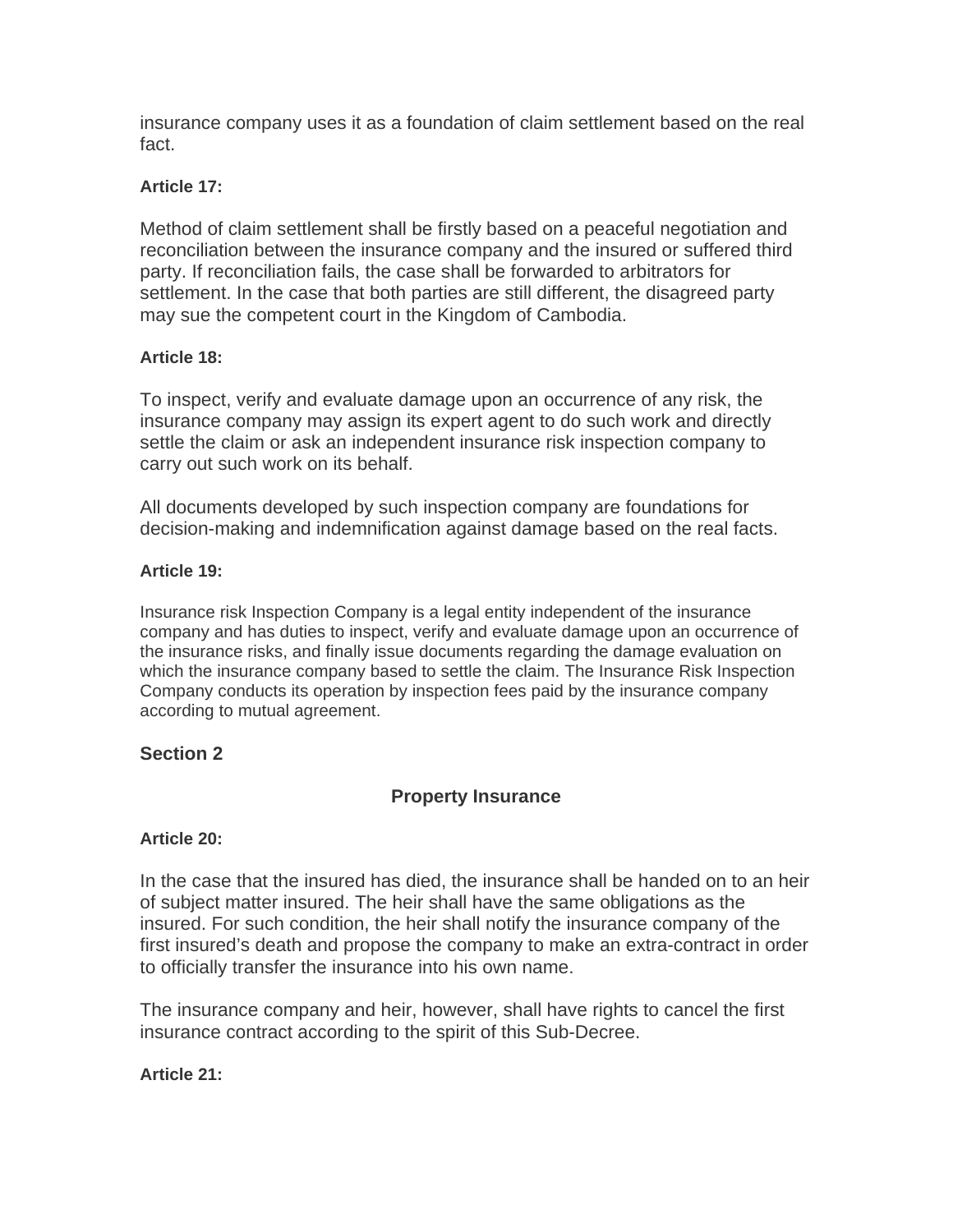In case of resale of the subject matter insured, the insurance may be carried on with a new owner if such owner immediately notifies the insurance company and requests to make an extra-contract to officially transfer the insurance into his own name.

The reseller still bears a liability to pay the insurance premium as contracted in the event that he fails to notify the insurance company through a registered letter or a letter with duly certified acceptance.

The insurance company and new owner, however, shall have rights to definitively cancel the first insurance contract.

### **Article 22:**

Following a notification through a formal letter to the insurance company within twenty four hours at the latest after the resale, the seller shall have rights to withdraw ninety (90) percent of the insurance premium for the remaining period if the new owner fails to come forward and request to make an extra-contract to officially transfer the insurance into his own name.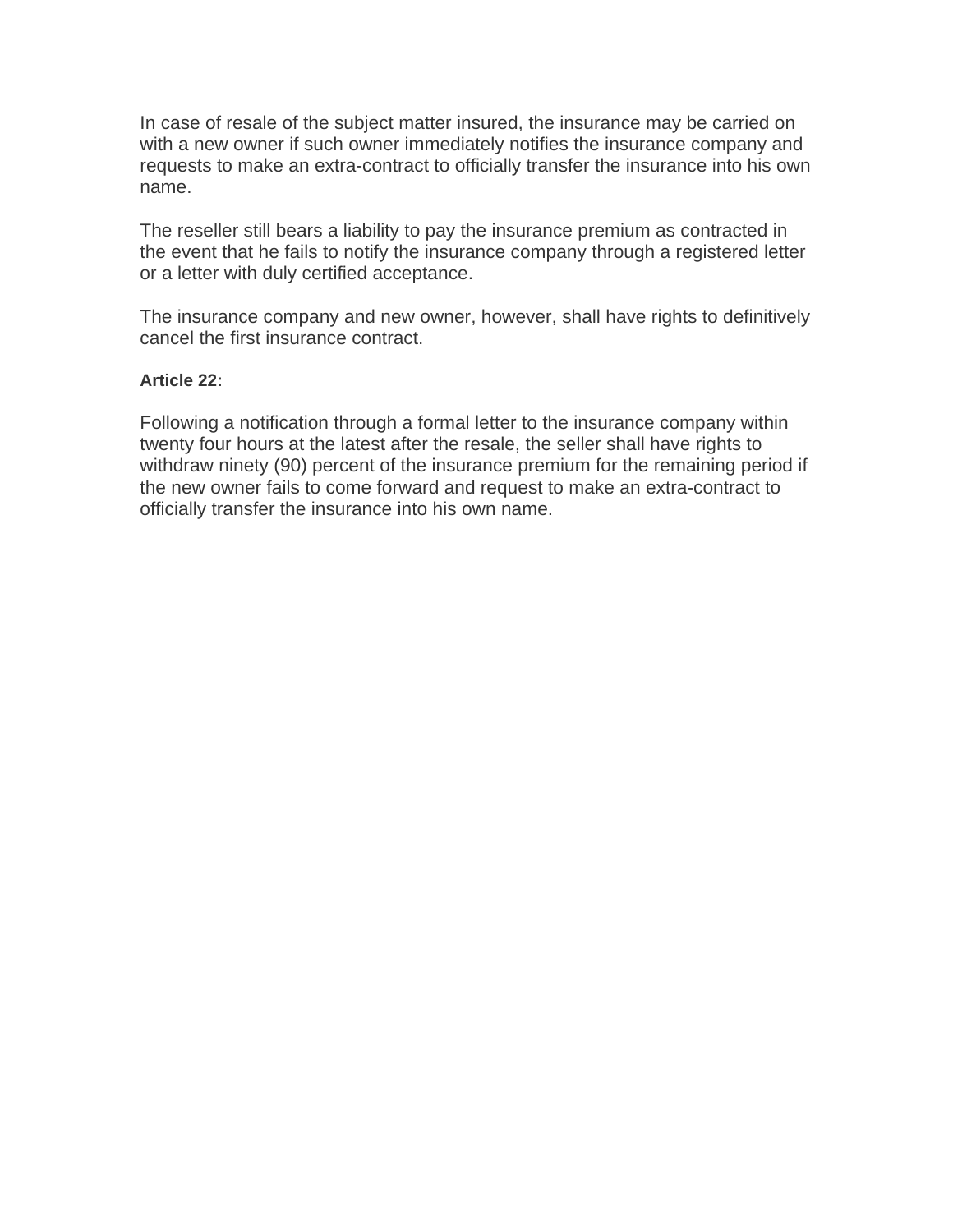# **Section 3**

# **Individual Insurance**

### **Article 23:**

If an insurance applicant has declared the insured's age untrue and incorrect, the insurance company may cancel its insurance contract within only two(2) years and refund the applicant the insurance premium following a deduction of fees for the insured period.

### **Article 24:**

If an insurance applicant has declared the insured's age untrue and incorrect in order to pay the insurance premium less than the one to be paid, the insurance company shall have rights to require an additional payment or indemnify appropriate damage in proportion to the paid insurance premium and the same to be paid.

### **Article 25:**

If an insurance applicant has declared the insured's age untrue and incorrect and paid the insurance premium more than the sum to be paid, the insurance company will refund the surplus to the applicant.

### **Article 26:**

The insurance contract in case of death shall be nullified unless the insured firstly agrees in writing on the insured sum. However, the life insurance arranged by parents for a minor child under their charge shall not be subject to the above condition.

### **Article 27:**

After signing the contract, the insurance applicant can pay the insurance premium at one or more time as mutually agreed to the insurance company.

If the contract prescribes the conditions of payment by installments, the insurance applicant shall make a first payment once the contract takes effect and other installments shall be properly made later at a specified time.

### **Article 28:**

A beneficiary of a life insurance shall be firstly named by the insured or the insurance applicant.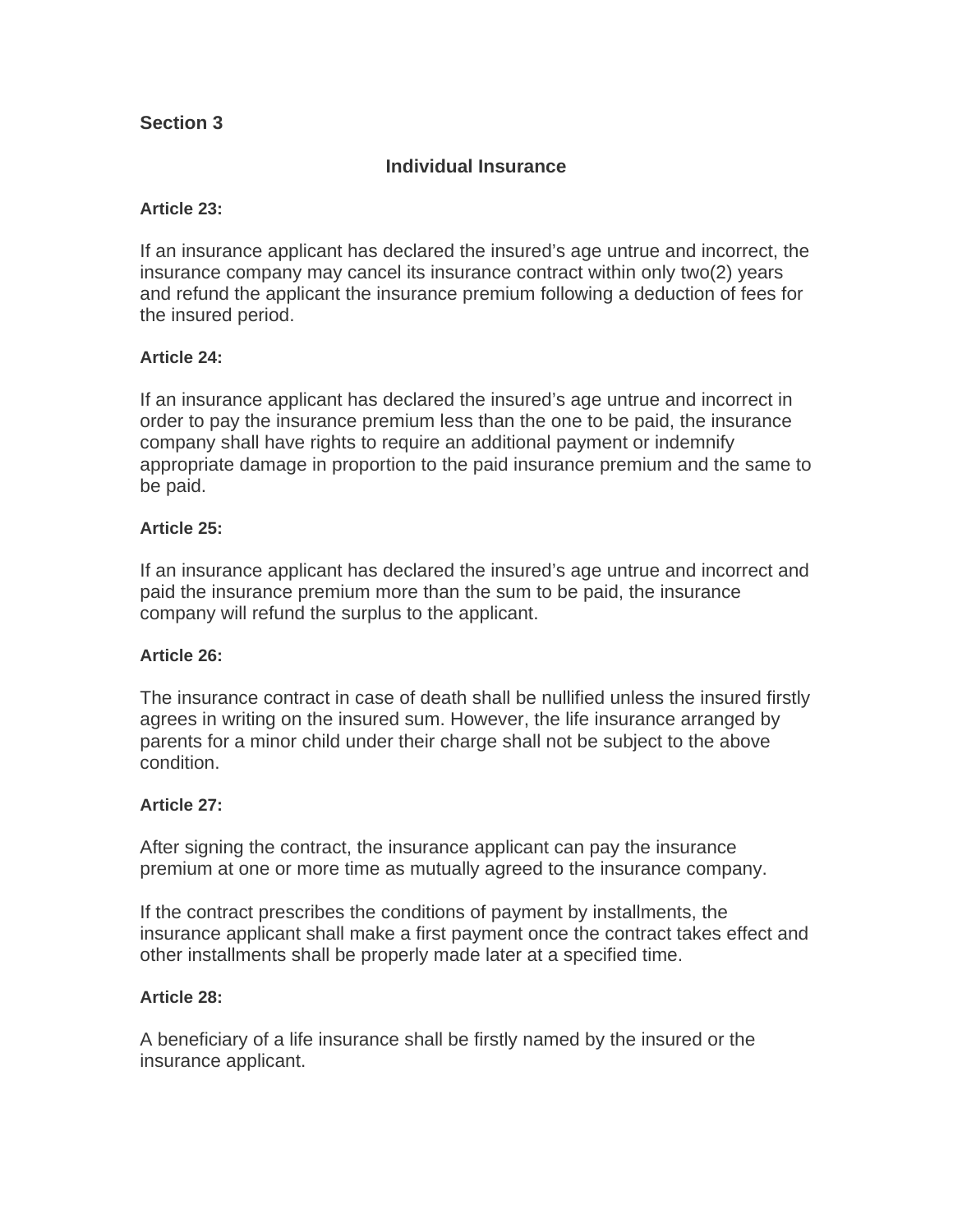The insurance applicant shall obtain a prior consent from the insured once the former is a person who defines the name of the beneficiary.

# **Article 29:**

The insured or insurance applicant may define the name of one or more beneficiaroes.

In case of many beneficiaries, the insured or insurance applicant shall clearly state the order and share of the benefit of each beneficiary.

Should the share of the benefit not been defined in orders, all beneficiaries shall receive an equal share.

# **Article 30:**

The insured or insurance applicant may change the name of the beneficiary by notifying in writing his/her insurance company.

After receiving the written notification of such change, the insurance company shall register such new name in the insurance policy.

The insurance applicant shall obtain a prior consent from the insured before changing the name of the beneficiary.

# **CHAPTER III**

# **Compulsory Insurance**

# **Section 1**

# **Motor Vehicle Liability or Third Party Insurance**

# **Article 31:**

The main purpose of motor vehicle or third party insurance is to indemnify any person who suffers from traffic accidents and sustains a physical injury, disability, death or property damage caused by all types of motor vehicles.

The following motor vehicles shall be required to have the third party insurance:

all types of motor vehicles used for commercial purpose, transporting goods, passengers and tourists within the Kingdom of Cambodia.

all types of motor vehicles belong to companies, enterprises and factories.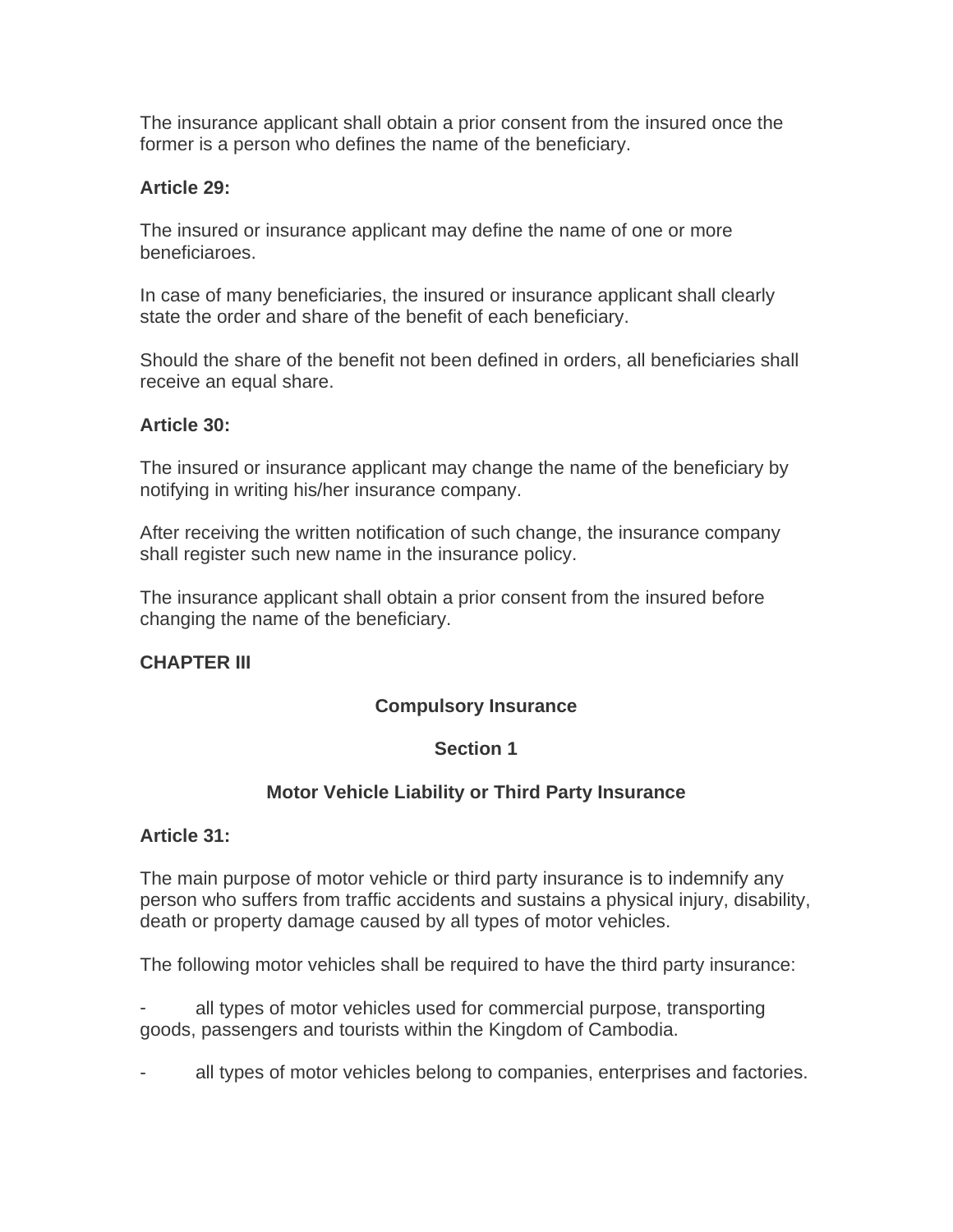all types of motor vehicles of Non-Governmental Organizations, international organizations and associations.

cement mixers moved from one place to another by its direct machine or by dragging.

- tricycles used for commercial purpose, transporting goods or passengers.

# **Article 32:**

All insurance contracts provided in Article 31 shall be issued by an insurance company which is duly registered and licensed by competent institutions to operate in the Kingdom of Cambodia.

# **Article 33:**

The third party insurance refuses to indemnify motor vehicle owners, drivers, caretakers and persons living under the direct responsibility of motor vehicle owners who sustain physical injury, disability or death in the event of traffic accidents. The above-mentioned persons shall hold other particular insurance policies.

# **Article 34:**

Upon an occurrence of a traffic accident, the motor vehicle owner or driver shall immediately notify the insurance company by all means. Moreover, the former shall cooperate to provide information and documents pertaining to the event so that the latter expeditiously settle the claim based on the real facts.

# **Article 35:**

The insurance company which insures the business motor vehicles on the road shall immediately indemnify the victim in compliance with the following procedures:

1- Any third party who properly obeys the traffic law and sustains a physical injury or property damage caused by the business motor vehicles on the land shall be timely and properly indemnified by the insurance company for loss or damage according to the degree of such damage.

2- All parties shall endeavor to reach an agreement by indicating in writing the agreement on the root of such accident and properly and sufficiently filling out a report of such accident.

3- If such agreement cannot be reached, all parties shall seek an intervention from traffic police to make an accident observation note and graph. All parties shall hold a discussion to make indemnification based these two documents. In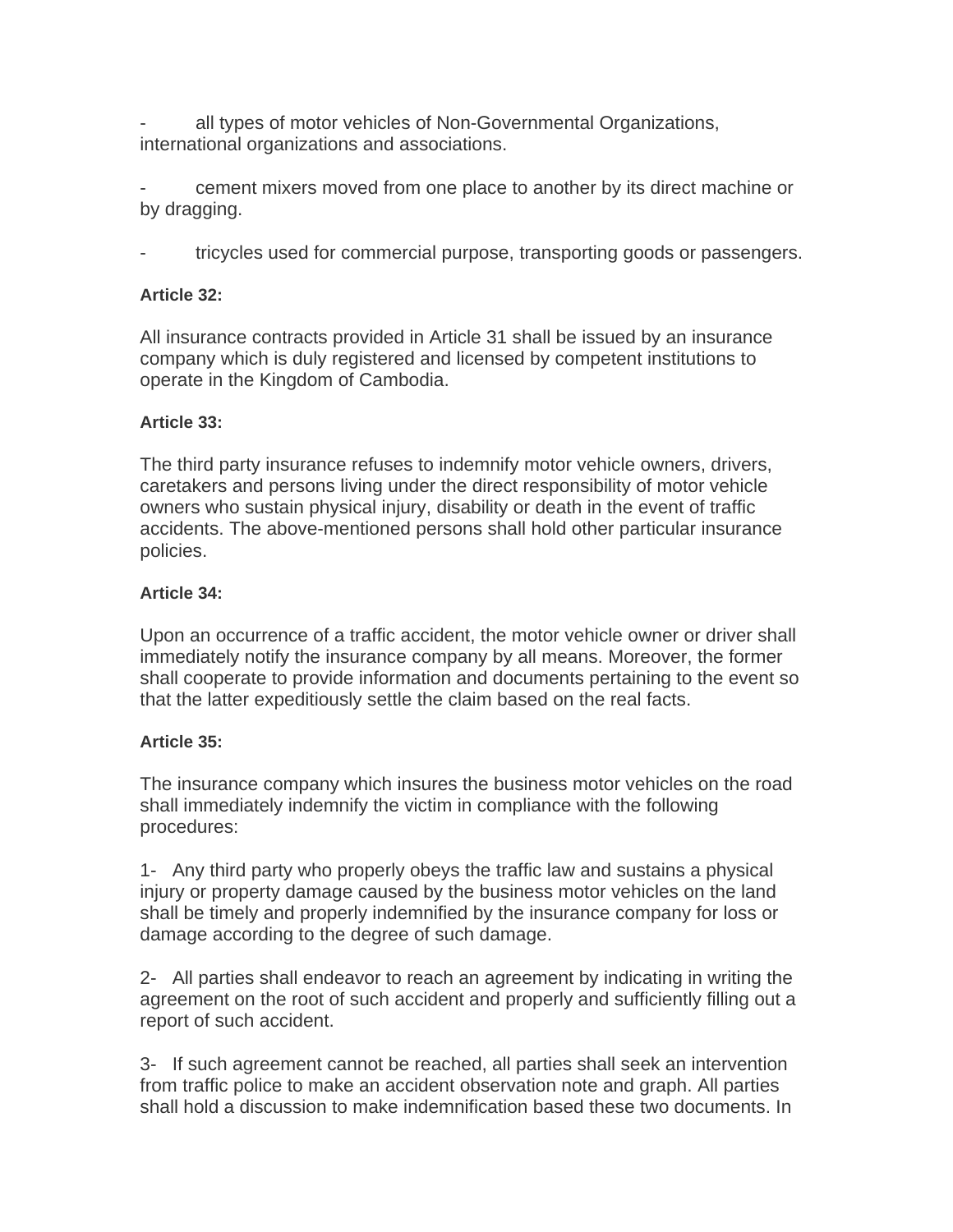the case that an accident occurs in a remote area where there has no ground traffic police, the motor vehicle owner or driver shall contact local competent authorities to certify the accident report.

4- In the event that all parties still disapprove, the disagreed party may make a complaint to the court where such accident occurred for settlement under laws.

### **Article 36:**

At a requirement of competent authorities, each motor vehicle owner shall produce the insurance certificate.

### **Article 37:**

Owner of the business motor vehicle who has already had the third-party insurance shall post up a vignette the insurance company issued on the windshield of the motor vehicle.

### **Article 38:**

The insurance by water and air will be determined in a specific Sub-decree.

# **Section 2**

# **Construction Site Insurance**

### **Article 39:**

The construction liability insurance is beneficial to the protection of interests of any third party living around the construction site or passing through or nearby the construction site. All accidents regardless of physical injury or property damage of a third party caused by construction activities shall be under the responsibility of the construction site owner, contractor or sub-contractor.

### **Article 40:**

Types of constructions which an insurance is compulsory includes all buildings, repairing, and installing sites under a responsibility of entrepreneur, contractor or sub-contractor save for legal entity under public law in charge of construction, repair or installation work for public interests. Exemption in part or as a whole may be agreed by the Ministry of Economy and Finance confirming that they are able to quickly and adequately repair all damage. It shall be exempted for any small-scale construction or repair which does not require an approval of design project from a competent institution.

### **Article 41:**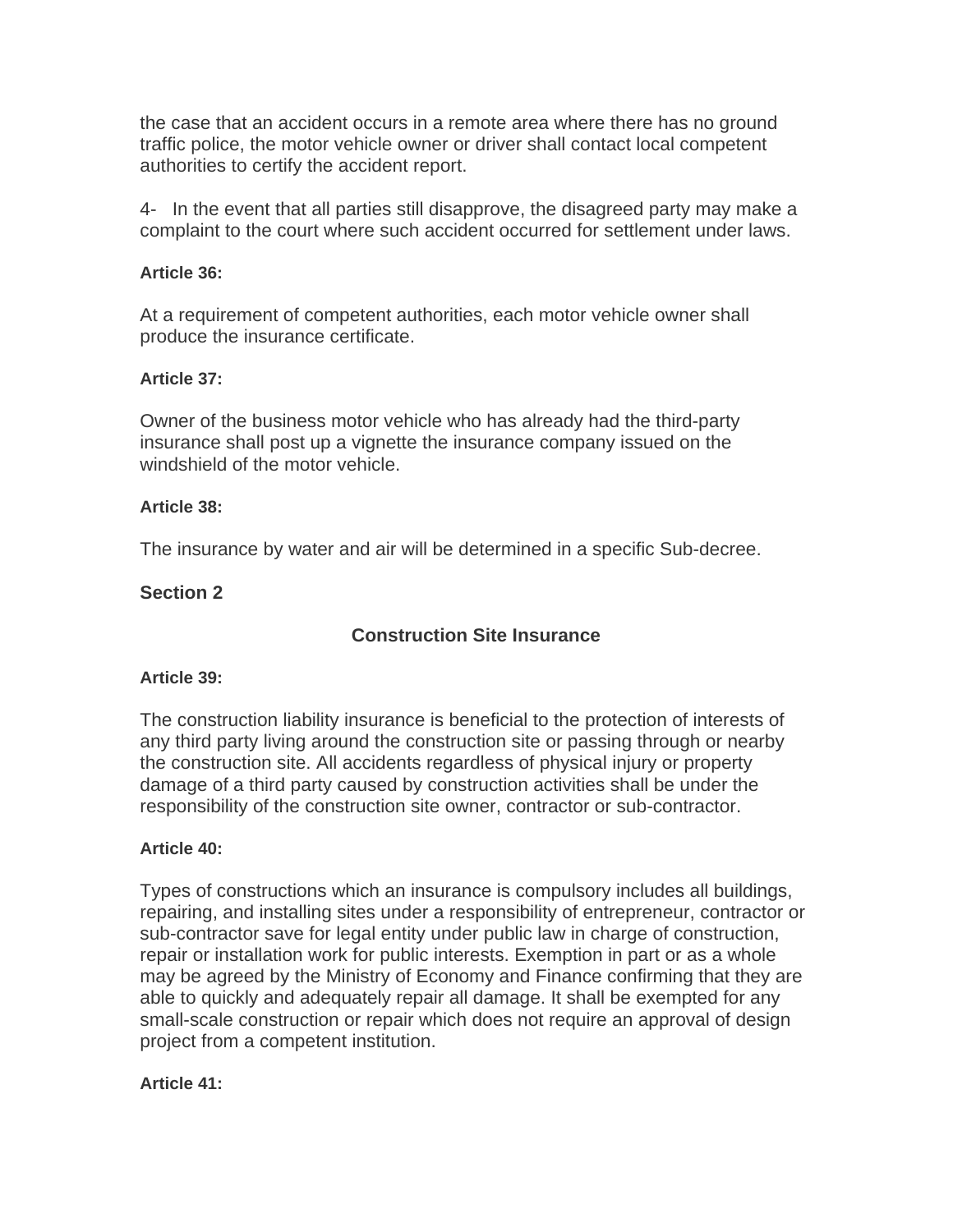The insurance policy provided in Article 40 of this sub-decree shall be issued by an insurance company duly registered in the commercial register and licensed to operate the insurance business in the Kingdom of Cambodia.

# **Section 3**

# **Insurance for Passenger Transport**

## **Article 42:**

The insurance for passenger transport is beneficial to the protection of rights and interests of passengers being transported by various transport means. Such insurance requires the owner of transport means to comply with transport standards; i.e., not loading with people more than the authorized number of seats, and to regularly take care of his/her own transport means in good manner.

### **Article 43:**

Owners of all types of transport means holding licenses to operate the transport business in the Kingdom of Cambodia shall have liability insurance for passengers being transported on their own means of transport.

### **Article 44:**

The insurance policy provided in Article 43 of this sub-decree shall be issued by an insurance company duly registered in the commercial register and licensed to operate the insurance business in the Kingdom of Cambodia.

# **Article 45:**

Upon an occurrence of an accident pertaining to passengers who are getting on, travelling on or getting off the transport means, the driver or owner of the transport means shall immediately inform his/her insurance company. Meanwhile, he/she shall find all means to save the victim.

# **CHAPTER IV**

# **Insurance Company, Agent and Broker, and Insurance**

# **Risk Inspection Company**

# **Section 1**

**Insurance Company**

**Article 46:**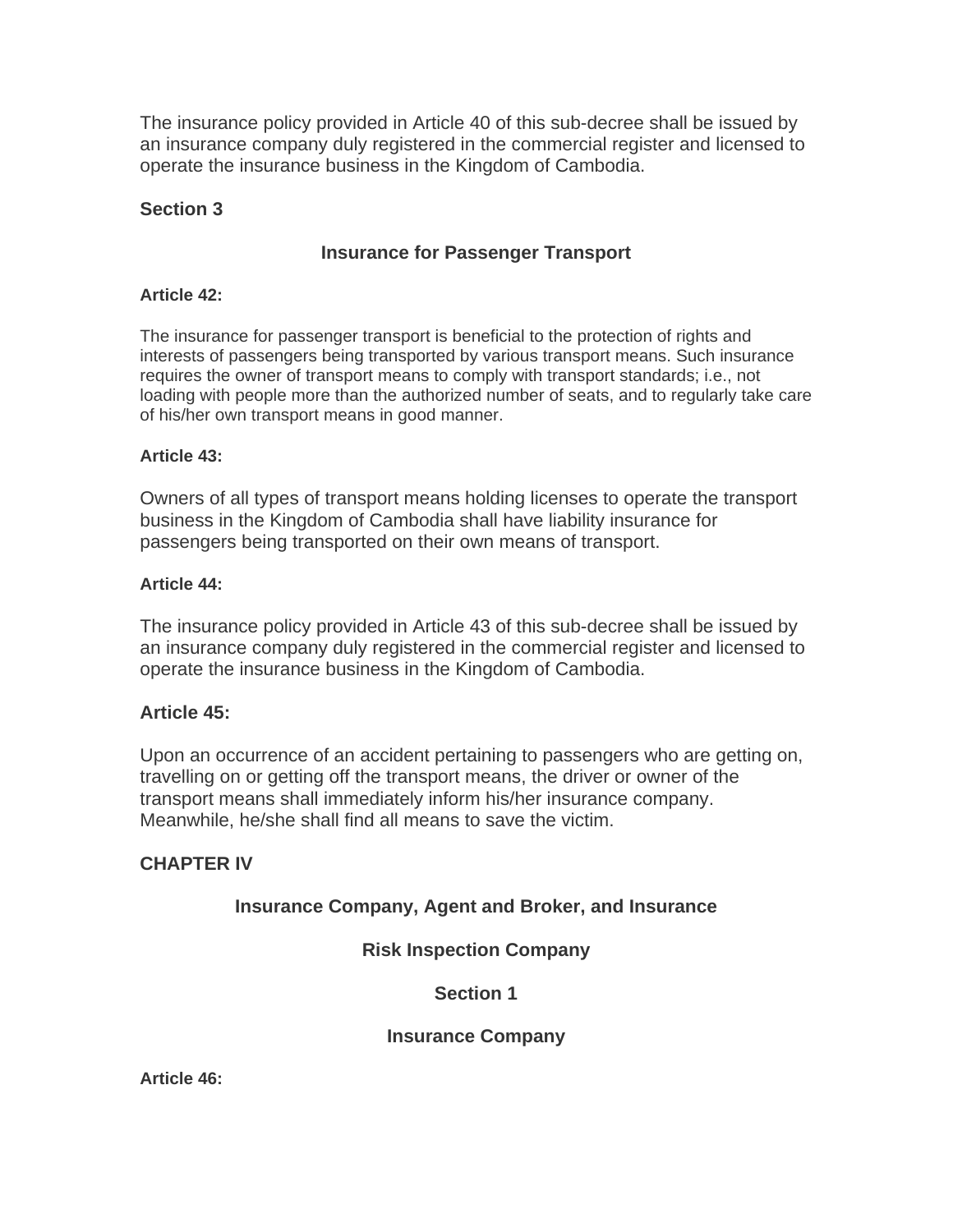All insurance companies shall not be allowed to operate the insurance business in the Kingdom of Cambodia if such companies:

A. have not been licensed by:

The Royal Government at the request of the Ministry of Economy and Finance if the insurance company is owned by the State or a joint venture between the private and State holding at least fifty one (51) percent being the State shares.

+ The Ministry of Economy and Finance for the private insurance company.

B. have not been registered in any classes of insurance as provided in Article 46 of the insurance law.

# **Article 47:**

Every insurance company shall submit its application form to the Ministry of Economy and Finance to obtain a license to operate the insurance business in the Kingdom of Cambodia.

When submitting the application form, the applicant shall provide the following documents:

1. Application form in writing indicating the business class, registered capital, and business scope of the insurance company to be established;

2. Statute of the insurance company to be operated;

3. Economic and financial reports of first three accounting periods;

4. List of shareholders' names and table of each shareholder's share;

5. Curriculum vitae of key officers and managers to be appointed and criminal records of such officers and managers;

6. Principles and operation project;

7. Information of locations determined by the company to do the business;

8. Samples of the insurance policy, extra-contract, and printed letters used for distribution to the general public or for advertisement relating to each operation; and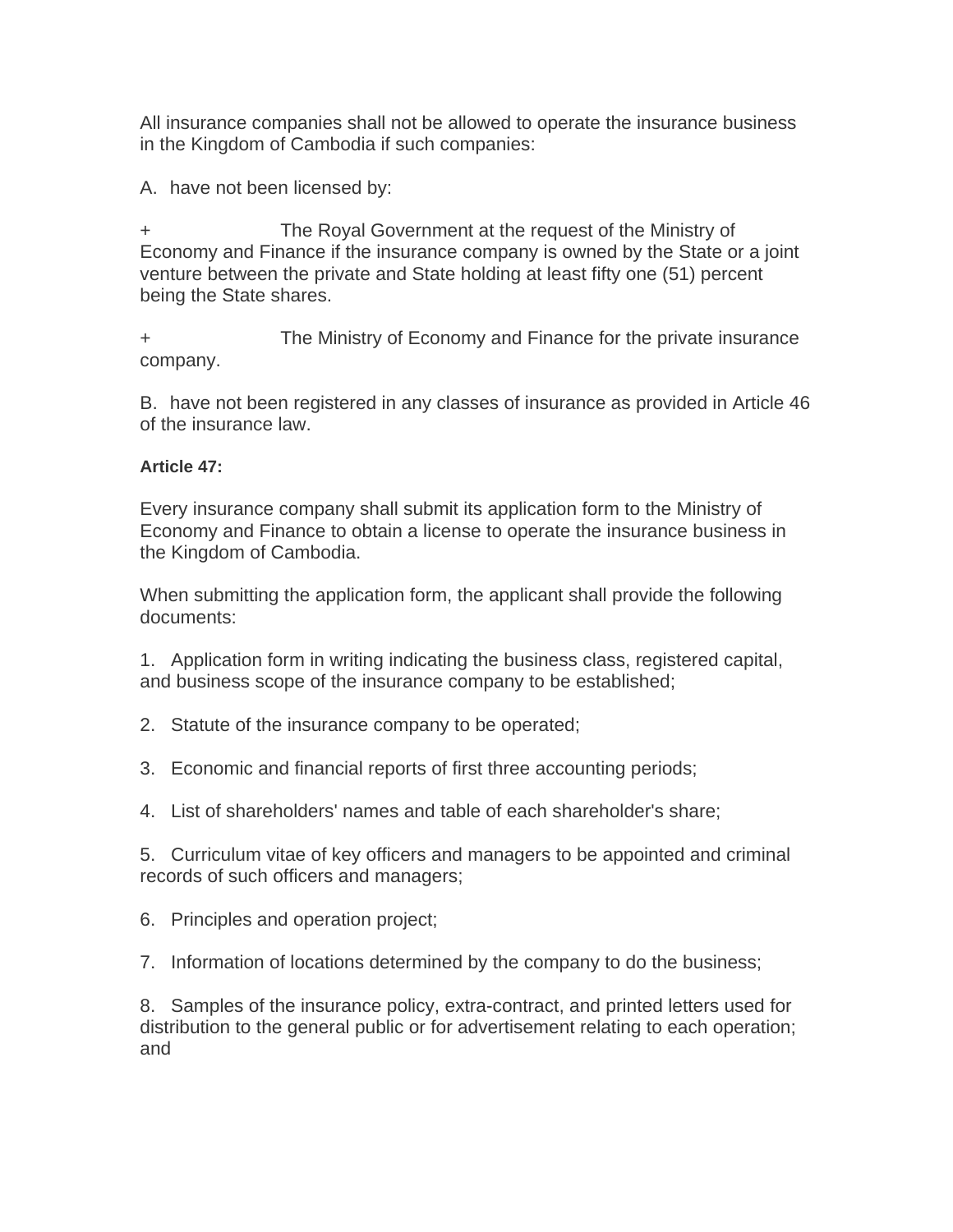9. Other necessary documents according to each insurance business class, required by the Ministry of Economy and Finance.

# **Article 48:**

Every application for license of any foreign insurance company shall be attached therein with other documents in addition to the documents specified in point 1-9 of the preceding Article. Such documents include:

1. Balance sheet and profit and loss account of last three accounting periods;

2. Letter of appointment of legal entity or natural person qualified to be a proxy;

3. Information of place where the foreign company requested to locate its branch office in the Kingdom of Cambodia;

4. Translation of a certificate issued by competent authorities that the company has legally operated in the home country.

# **Article 49:**

The first license to be issued to all types of insurance companies shall be valid for 5 years from the date of issuance for usage, and the business renewal license shall be valid for 3 year starting from the date of issuance too. These licenses are not alienable.

# **Article 50:**

Within one month at the latest prior to the invalidity of the license, the concerned insurance company shall submit an application for renewal to the Ministry of Economy and Finance. During this period, the insurance company still has rights to operate its usual business up to the date the Ministry of Economy and Finance considers and decides whether to grant a new license or postpone the business for any reason.

# **Article 51:**

In case of documents falsification or providing false information pertaining to the application for the first license or the license renewal, the Ministry of Economy and Finance has rights to refuse the consideration, suspend activities and/or finally revoke the license as well as sue the Court according to de facto mistakes against the concerned company that is the applicant.

# **Article 52:**

Payment for fees of the first license issuance and license renewal shall be determined by a Prakas of the Ministry of Economy and Finance.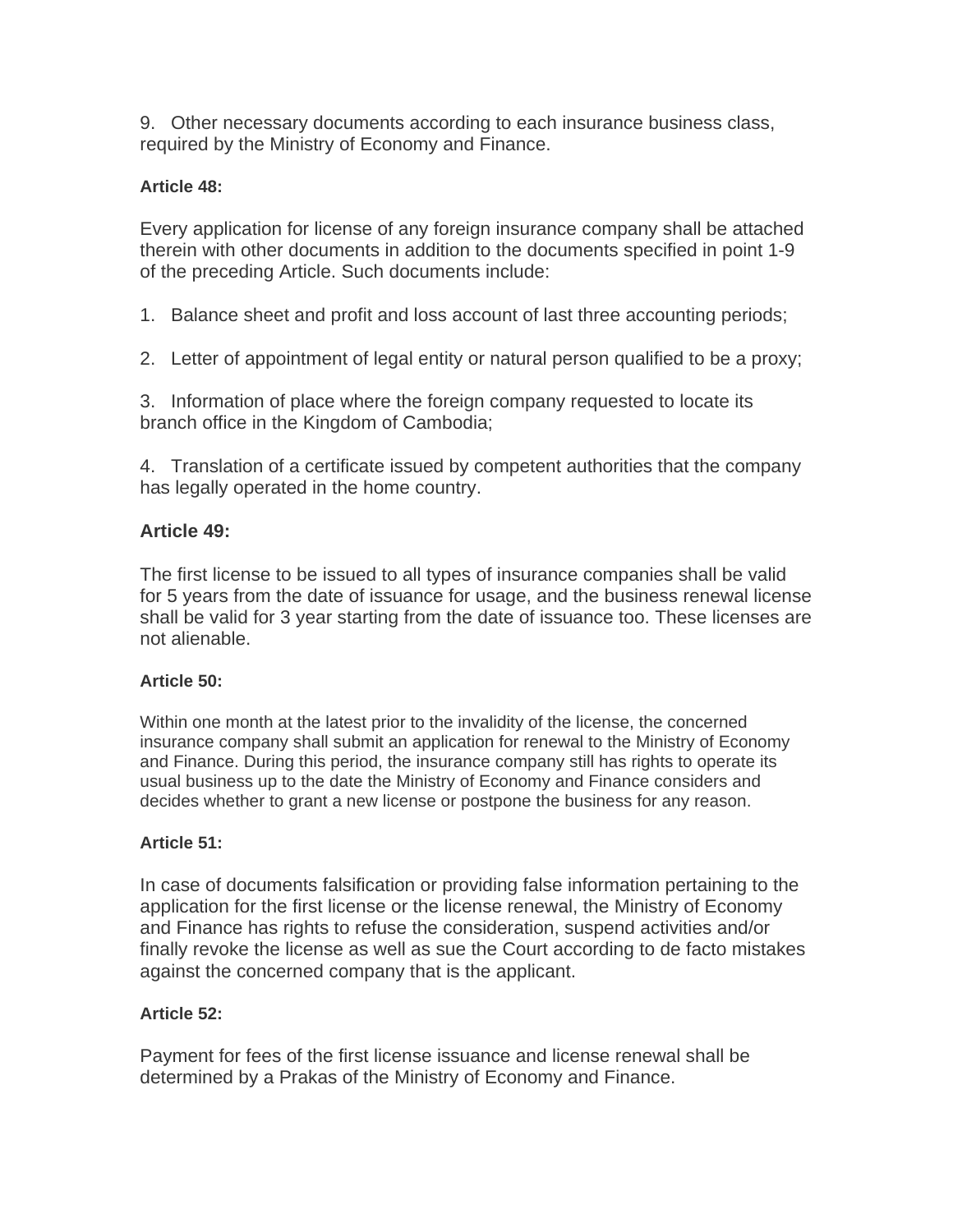# **Article 53:**

In accordance with article 48 of the Insurance Law, an insurance company established under local laws and each branch office of the foreign insurance company-prior to the commencement of business operation-shall produce evidences that capital payment has been made or its first capital endowment has been received to do whatever to ensure the fulfillment of obligations to make a deposit in a special account at the National Treasury and the maintenance of limited amount of solvency in a particular account at a commercial bank licensed by the National Bank of Cambodia, and under certain conditions as follow:

# **1- Limited amount of solvency**:

a shall be defined according to each type of the insurance company as provided in Article 56 of the present Sub-Decree.

b shall further paid up to the full amount by the concerned insurance company within 30 days at the latest starting from the date of receiving an absolute instruction of the Ministry of Economy and Finance once the limited amount of solvency has been used and left under an official limit. If not do so, the concerned company shall be punished under Article 53 of the Insurance Law.

# **2- Deposit**:

a shall be at least 10% of the registered capital.

b shall be permanently maintained in an account of the National Treasury until the insurance company finally ceases its business operation.

c shall not be included in the liquidity to calculate the sufficiency of the limited amount of solvency provided in point 1 of this Article 53.

d shall be further put up to the full amount by the concerned insurance company within 30 days at the latest starting from the date of receiving an absolute instruction of the Ministry of Economy and Finance once the deposit is less than an official limit. If not do so, the concerned company shall be punished under Article 53 of the Insurance Law.

# **3- Cash for current activities**:

a shall be under the direct control and usage of the concerned company, including the revenue from the insurance premium.

b when the cash is not sufficient for the insurance operation, the concerned company may further employ the limited amount of solvency.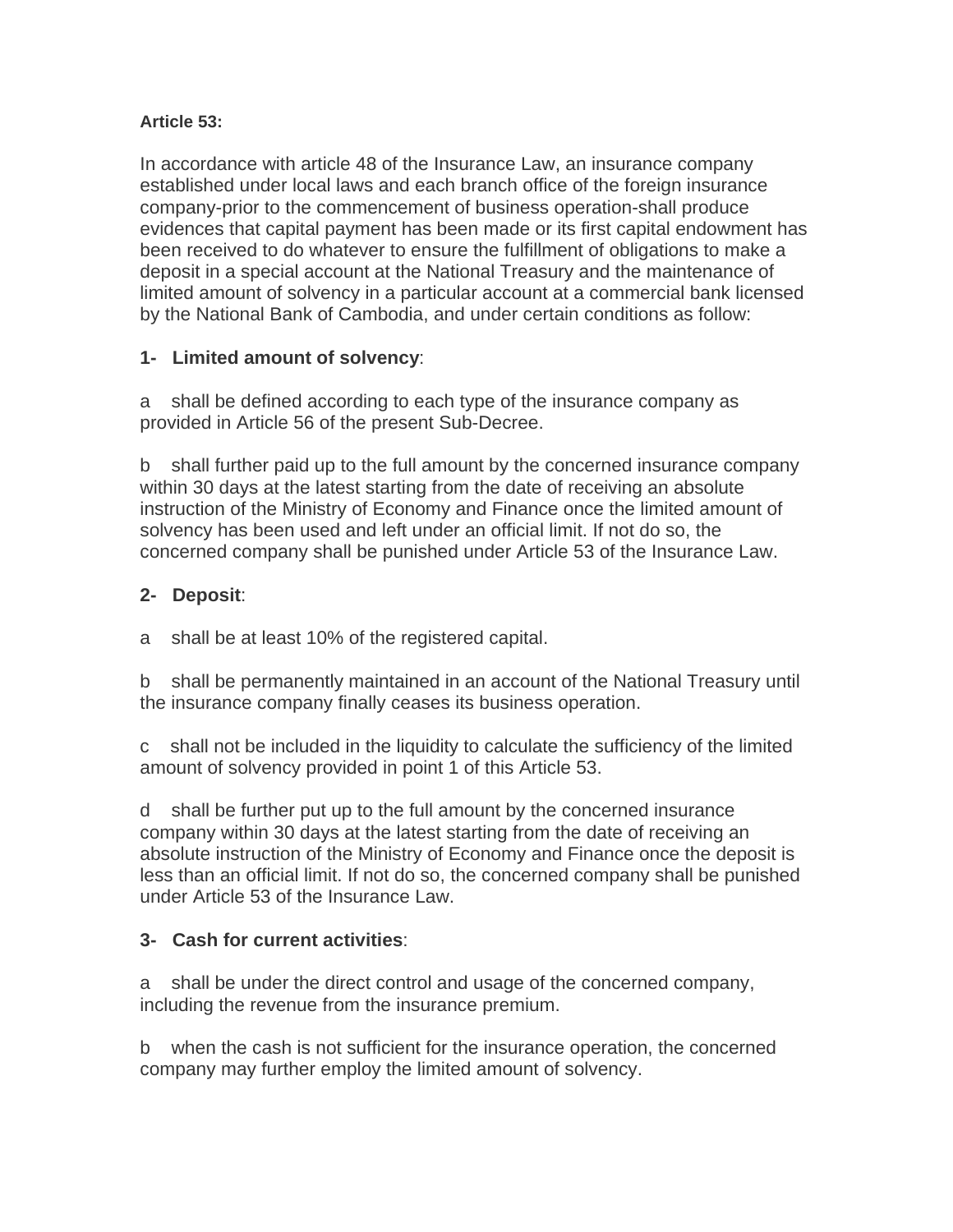# **Article 54:**

For the branch office of the foreign insurance company to be located and operated within the Kingdom of Cambodia, the parent company shall submit to the Ministry of Economy and Finance the following application forms for starting up its branch office:

1. Statute notarized by a competent authority of the home country.

2. Resolution consistent with the Statute on the establishment of the branch office in the Kingdom of Cambodia.

3. Letter of approval issued by a supervisory authority of the origin country which allows the concerned company to establish the branch office in the Kingdom of Cambodia.

4. Resolution to appoint qualified persons to manage the branch office in the Kingdom of Cambodia.

5. Financial Statements of last three accounting periods, notarized by an independent auditor of the origin.

6. Criminal Record issued by the country of the origin and curriculum vitae of persons who manage the branch office in the Kingdom of Cambodia.

7. Other necessary documents required by the Ministry of Economy and Finance according to each business class.

# **Article 55:**

The deposit stated in Article 53, 85 and 86 of this Sub-decree may be in Riel or foreign currency and/or securities of the Royal Government of Cambodia.

# **Article 56:**

All classes of insurance companies shall have enough money for solvency. Solvency is a free fund reserved for the settlement of every risk unexpectedly occurred or the settlement of claim which is more than the reserve fund the company created by the insurance premium. The minimum limit of solvency shall be defined according to the significance of each type of the insurance company as follows:

1. For the life or general insurance company, the minimum limit of solvency shall be:

A. fifty percent (50%) of the duly registered capital for the first operation year;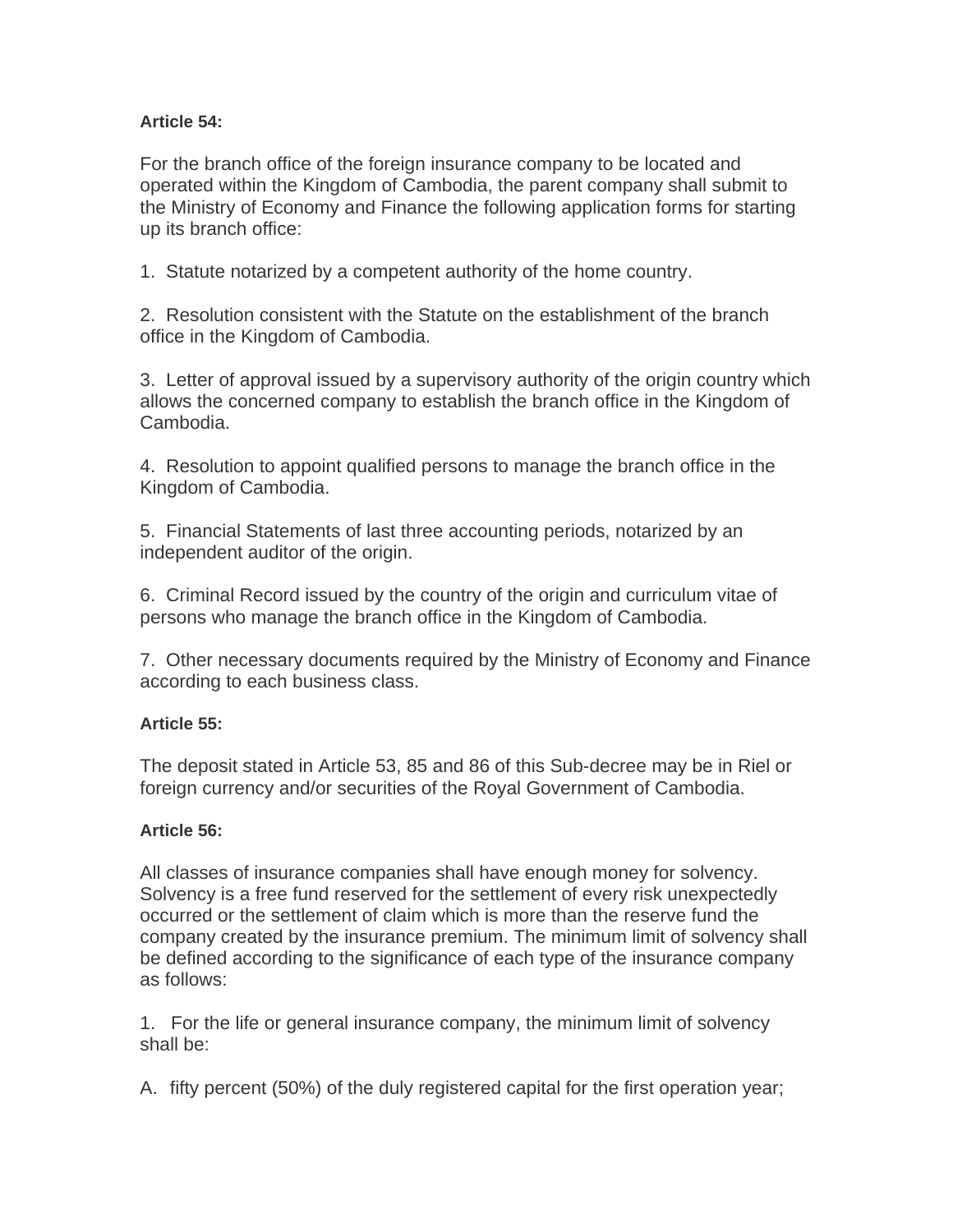B. 13,300 million Riels when total insurance premium revenue does not exceed 66,500 million Riels after deduction of total reinsurance premium of previous years;

C. twenty percent (20%) of total insurance premium gained in previous year when the total premium insurance gained is of from 66,500 million Riels to 332,500 million Riels after deducting total reinsurance premium of previous year;

D. and 66,500 million Riels plus ten percent (10%) of insurance premium surplus which is more than 332,500 million Riels generated by deducting the total reinsurance premium of previous year from the total insurance premium.

1. For the life and general insurance company, the amount specified in point (1) of this Article, to whatever extent, shall be at least 26,600 million Riels.

# **Article 57:**

Prior approval from the Ministry of Economy and Finance shall be required for the State-owned insurance company if such company has already gained the license and wishes:

- 1. to change the insurance class;
- 2. to change the registered capital;
- 3. to change the company's office or branch office;
- 4. to adjust the business scope;
- 5. to split up or merge;

6. to change its shareholder holding more than ten percent (10%) of the company capital;

7. to modify or alter whatever defined by the Ministry of Economy and Finance.

In case that an insurance company wishes to change its chairman of board of directors or its general director, such company shall report to the Ministry of Economy and Finance to check up on qualifications of the person who is to hold such position.

# **Article 58:**

Establishment of branch or representative office of the State insurance company that have had the license in areas in the Kingdom of Cambodia shall be approved in advance by the Ministry of Economy and Finance.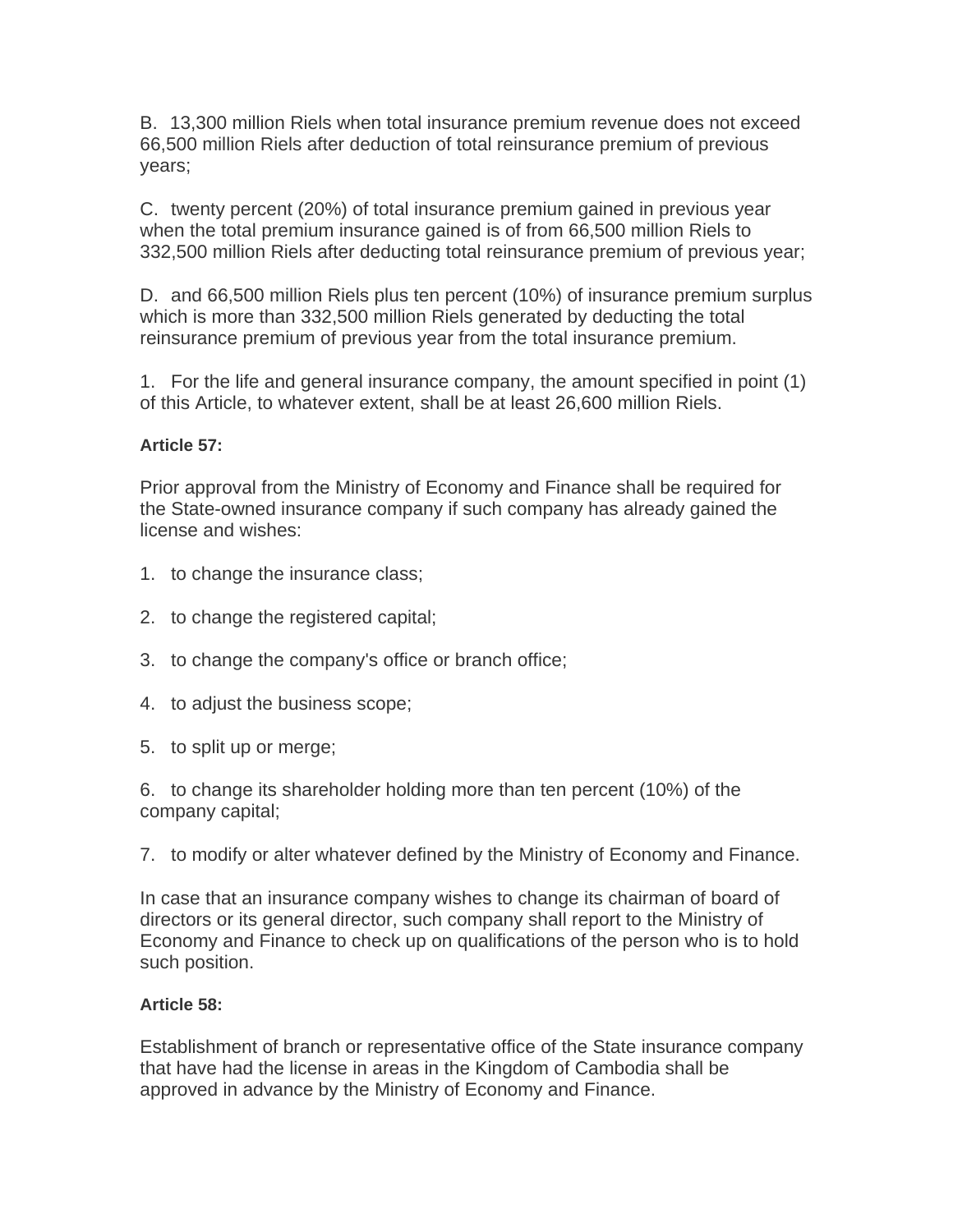## **Article 59:**

The insurance company shall be under the scope as follows:

1. Property insurance includes insurance on property loss and damage, liability, construction, installation, transport by road, air and sea, travel, ship's hull, fuselage and trade credit.

2. Individual insurance includes insurance on life, health and accident to individuals.

All insurance company may operate the insurance business only under the scope specified in the license save for the insurance on accidents and labor accidents that all insurance companies may conduct the same operation.

### **Article 60:**

All insurance companies can operate the reinsurance for:

- 1. reinsuring out; and
- 2. reinsuring in.

### **Article 61:**

The upkeep of insurance premium of the property insurance company for each operational year shall not be more than four (4) times of combination of present capital and reserve fund. The surplus will be reinsured.

### **Article 62:**

Liability of the insurance company for each risk factor means that the liability for maximum damage caused by each accident cannot exceed ten percent (10%) of combination of present capital and reserve fund of the insurance company. The surplus, if any, shall be reinsured.

### **Article 63:**

In the case that an insurance company needs to reinsure out, all company operating in the Kingdom of Cambodia shall be given a priority.

### **Article 64:**

All insurance contract with total insured sum less than or equal to five hundred thousand US dollars (500,000 US dollars) shall be reinsured with insurance companies in the Kingdom of Cambodia save for life insurance contract.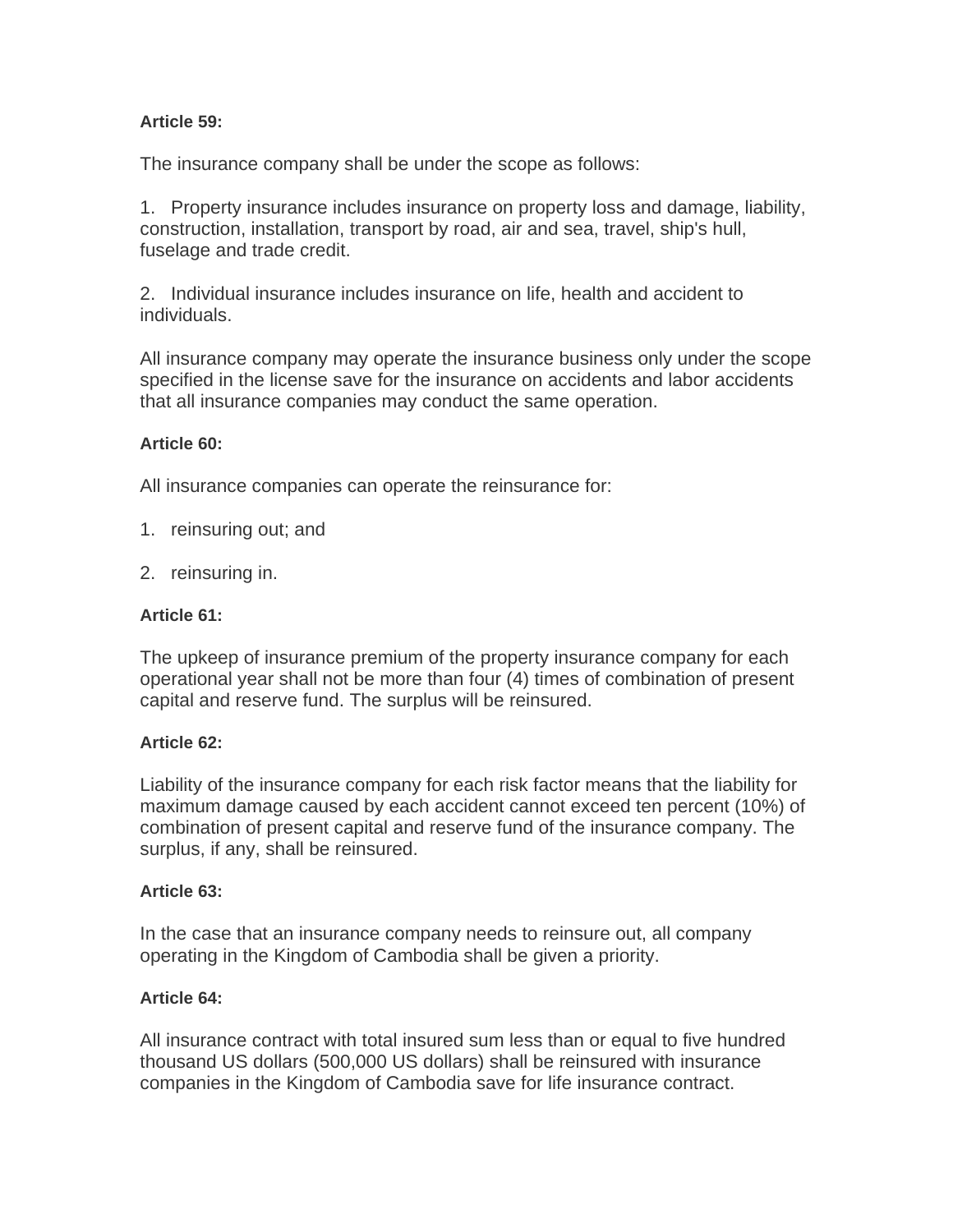## **Article 65:**

If an insurance company fails to register in the commercial register within six (6) months from the date of receiving the license without acceptable reasons, such license shall automatically become invalid.

### **Article 66:**

All insurance companies licensed to operate the insurance business in the Kingdom of Cambodia shall employ at least seventy five percent (75%) of its reserve fund as provided in Article 56 of the present Sub-decree for reinvestment in the Kingdom of Cambodia.

### **Article 67:**

Except for life insurance business, all insurance companies shall reinsure at least twenty percent (20%) of insurance service contracted by such company to the State insurance company at the lowest insurance premium rate defined by the Ministry of Economy and Finance as provided in Article 89 of this Sub-decree.

### **Article 68:**

Should it consider that an insurance company is in a circumstance that it cannot sufficiently insure its contract or cannot insure the degree of coming accident, the Ministry of Economy and Finance shall remind in writing and absolutely instruct such company to develop a clear financial program so that the company can be restored to an original state. If such insurance company is unable to restore under the above absolute orders the Ministry of Economy and Finance has rights to forbid the use of the company's assets in the Kingdom of Cambodia until a final settlement is reached.

### **Article 69:**

All insurance companies with approval from the Ministry of Economy and Finance may transfer the price in part or as a whole of portfolio of the insurance policy being valid and held by them under the insurance service contract to an insurance company or more that agree to accept it.

### **Article 70:**

If a life insurance company has been dissolved and declared it bankrupt in accordance with laws, the life insurance contract and reserve fund under its possession shall be transferred to other life insurance companies. In the event that the concerned company is unable to take this measure the Ministry of Economy and Finance shall point out one or more names of life insurance companies to continuously accept such life insurance contract.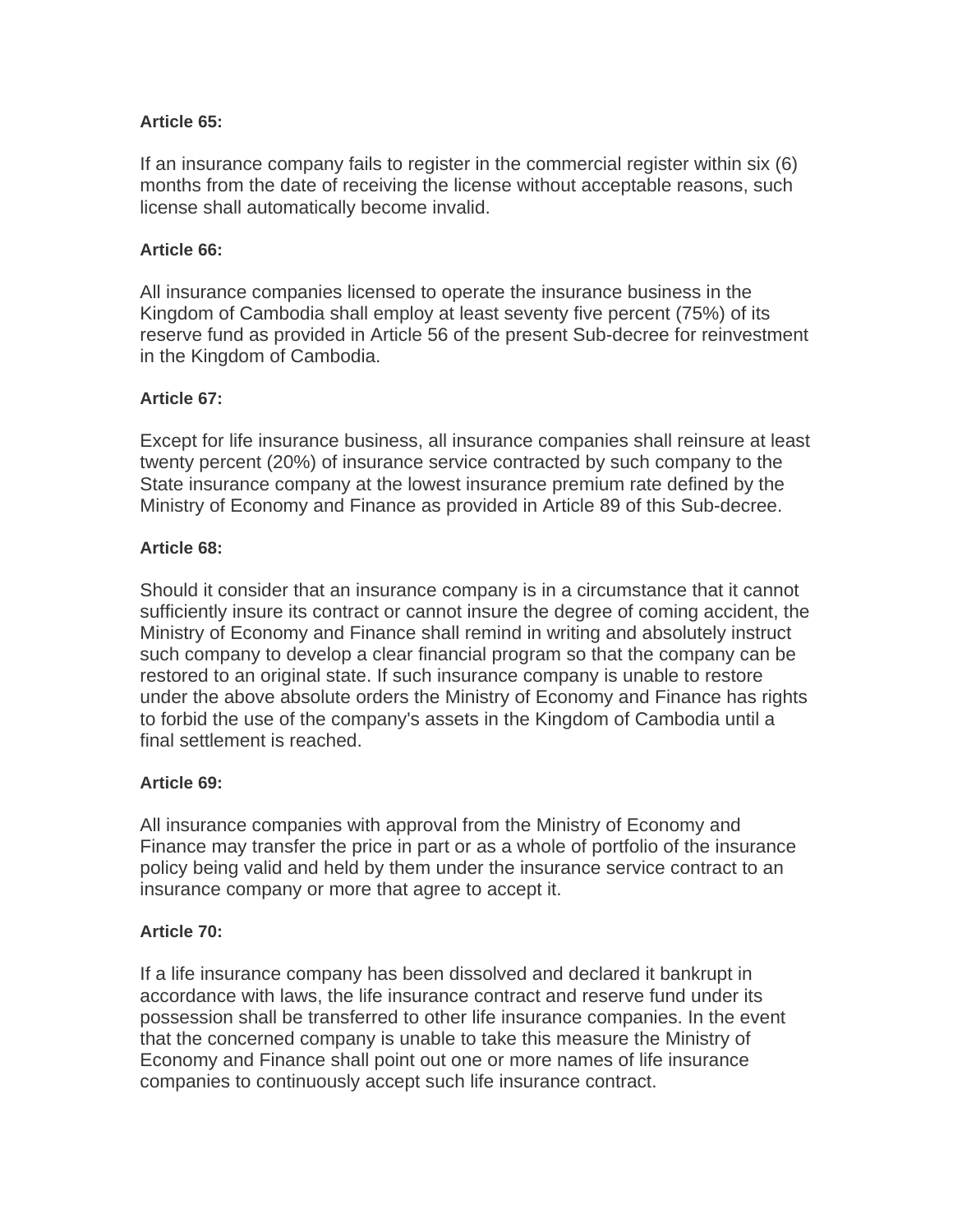# **Article 71:**

License given to an insurance company, agent and broker, and insurance risk inspection company may be revoked at any time if each:

- does not fully satisfy required conditions;

- or cannot accomplish within an agreed period all planned measures in accordance with redirection program;

- or is seriously deficient in fulfillment of obligations required by rules in force.

The branch office of the foreign insurance company that is operating its business in the kingdom of Cambodia shall timely provide the Ministry of Economy and Finance with necessary information in respect of capital change, composition of share contributors, and bankruptcy of its parent company in the foreign country.

In the case that a license has been revoked from a foreign parent insurance company by competent authorities, the Ministry of Economy and Finance would also immediately revoke a license issued to such company's branch office in the Kingdom of Cambodia to have the branch office winded up under laws.

Reasons for decision to withdraw the license or postponement of operation shall be clearly specified in writing and sent to the concerned parent company.

Decision to withdraw the license shall be published in the Royal Journal.

# **Article 72:**

Decision to ultimately revoke the license will lead to legal dissolution of the company.

# **Article 73:**

Apart from compliance with the Insurance Law, all types of insurance companies including branch offices of foreign insurance companies shall be subject to the provisions of relevant laws on management of commercial companies, public enterprises, the State-private joint ventures, taxation, and administration of the Kingdom of Cambodia.

# **Section 2**

# **Insurance Agent and Broker and Insurance**

**Risk Inspection Company**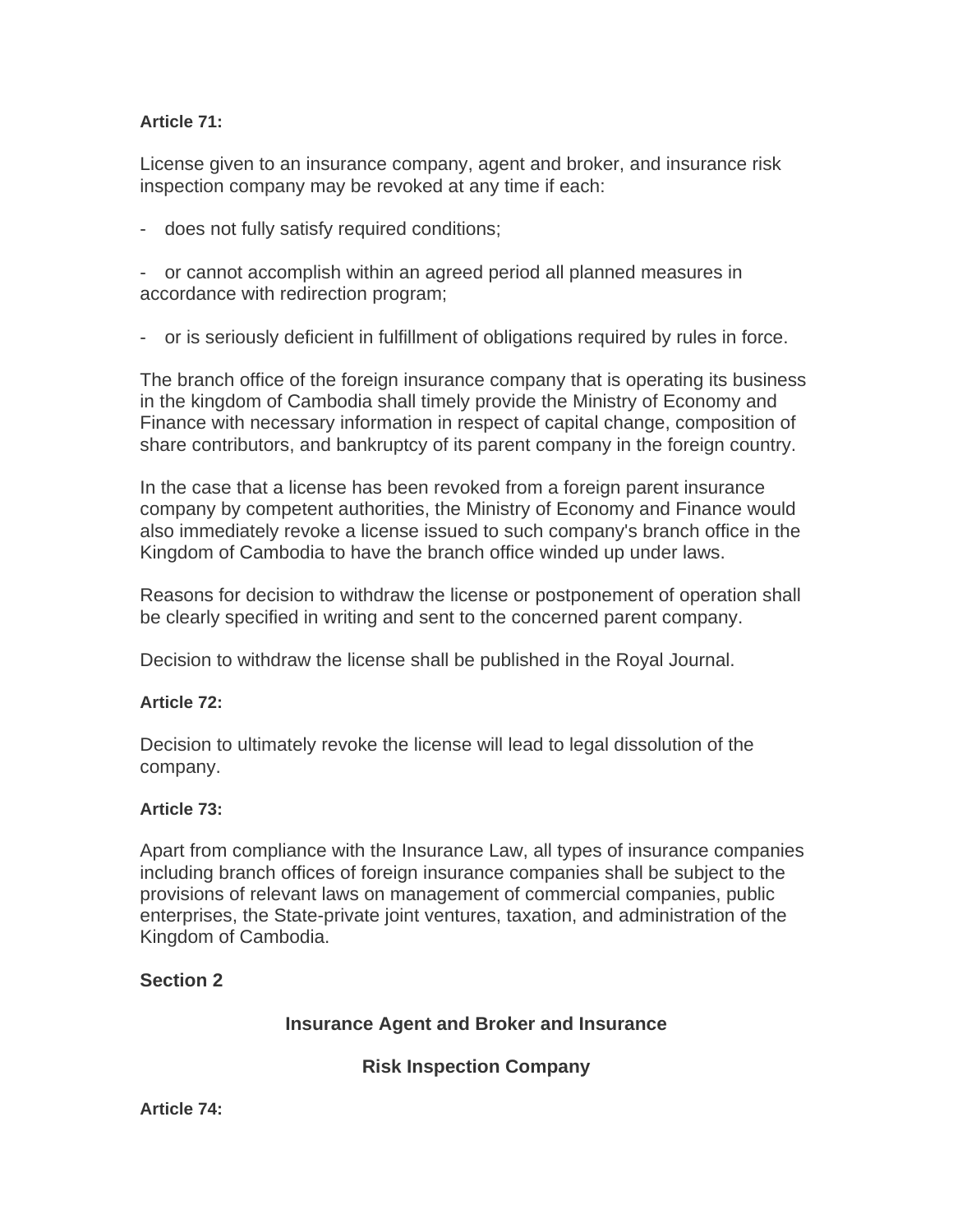Each insurance company shall specify the scope of liability and functioning as well as other conditions of the insurance agent for operating the insurance business in lawful agreements.

### **Article 75:**

A legal entity or natural person who intends to operate the insurance business as an insurance agent or broker or insurance risk inspection company in the Kingdom of Cambodia shall submit the application form with attached documents required by and to the Ministry of Economy and Finance for the business license, and shall apply for commercial registration under laws.

### **Article 76:**

All insurance agents and brokers and insurance risk inspection companies cannot operate the insurance business in the Kingdom of Cambodia without a license granted by the Ministry of Economy and Finance.

# **Article 77:**

A license to be issued to the insurance agent and insurance risk inspection company shall be valid for three (3) years from the date of issuance for usage. These licenses are not alienable for any reason.

# **Article 78:**

A license to be issued to the insurance broker shall be valid for one(1) year from the date of issuance for usage. This license is not alienable for any reason.

### **Article 79:**

Within one month at the latest prior to the invalidity of the license, the insurance agent and broker and insurance risk inspection company shall submit an application for license renewal to the Ministry of Economy and Finance. During this period, the concerned company still has rights to operate its usual business up to the date of receiving a new license or a notice of rejection with or without condition from the Ministry of Economy and Finance following a comprehensive study of the application form for the license renewal.

### **Article 80:**

In case of documents falsification or providing false information pertaining to the application for the first license or the license renewal, the Ministry of Economy and Finance has rights to refuse the consideration, suspend activities and/or finally revoke the license as well as sue the Court according to de facto mistakes against the concerned company that is the applicant.

### **Article 81:**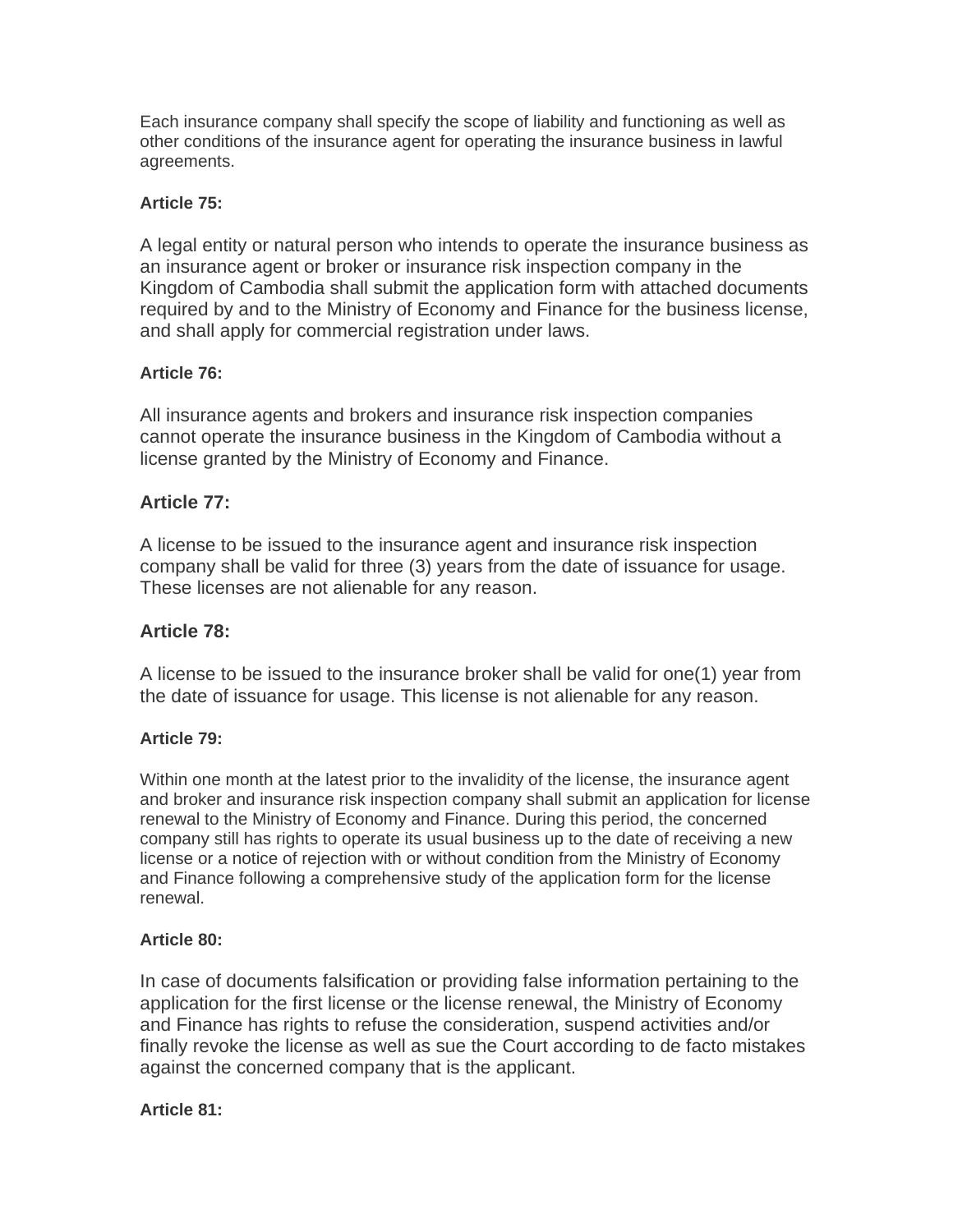Fees for the first license issuance and license renewal to be paid by the insurance agent and broker and insurance risk inspection company shall be determined by a Prakas of the Ministry of Economy and Finance.

### **Article 82:**

A legal entity or natural person who gained a license to act as an insurance agent on behalf of an insurance company and then acted on behalf of other insurance companies shall give a notice of its implementation in writing to the Ministry of Economy and Finance.

### **Article 83:**

Any loss or damage to the insured caused by misconduct of the insurance broker, the latter shall bear liability to settle a claim according to the actual damage.

### **Article 84:**

The insurance agent and broker and insurance risk inspection company that acquired the license shall set up its office in the Kingdom of Cambodia with its office address clearly specified in the issued license. If it needs to change the office address in the Kingdom of Cambodia, a letter in writing on this purpose shall be delivered to the Ministry of Economy and Finance within one (1) month at the latest prior to the change to ask for permission.

### **Article 85:**

The insurance agent and insurance risk inspection company who acquired the license shall put a deposit equivalent to US\$ 10,000 (ten thousand US dollars) at the National Treasury of the Kingdom of Cambodia.

# **Article 86:**

All insurance brokers shall make a deposit equivalent to US\$ 50,000(fifty thousand US dollars) at the National Treasury of the Kingdom of Cambodia.

In addition, the insurance broker prior to the commencement of its business shall have a professional liability insurance with an insured sum equivalent to US\$500,000 (five hundred thousand US dollars) evidenced by a copied insurance certificate to be sent to the Ministry of Economy and Finance.

# **Article 87:**

The insurance agent and broker and insurance risk inspection company shall make a clear accounting rule with a prior approval from the Ministry of Economy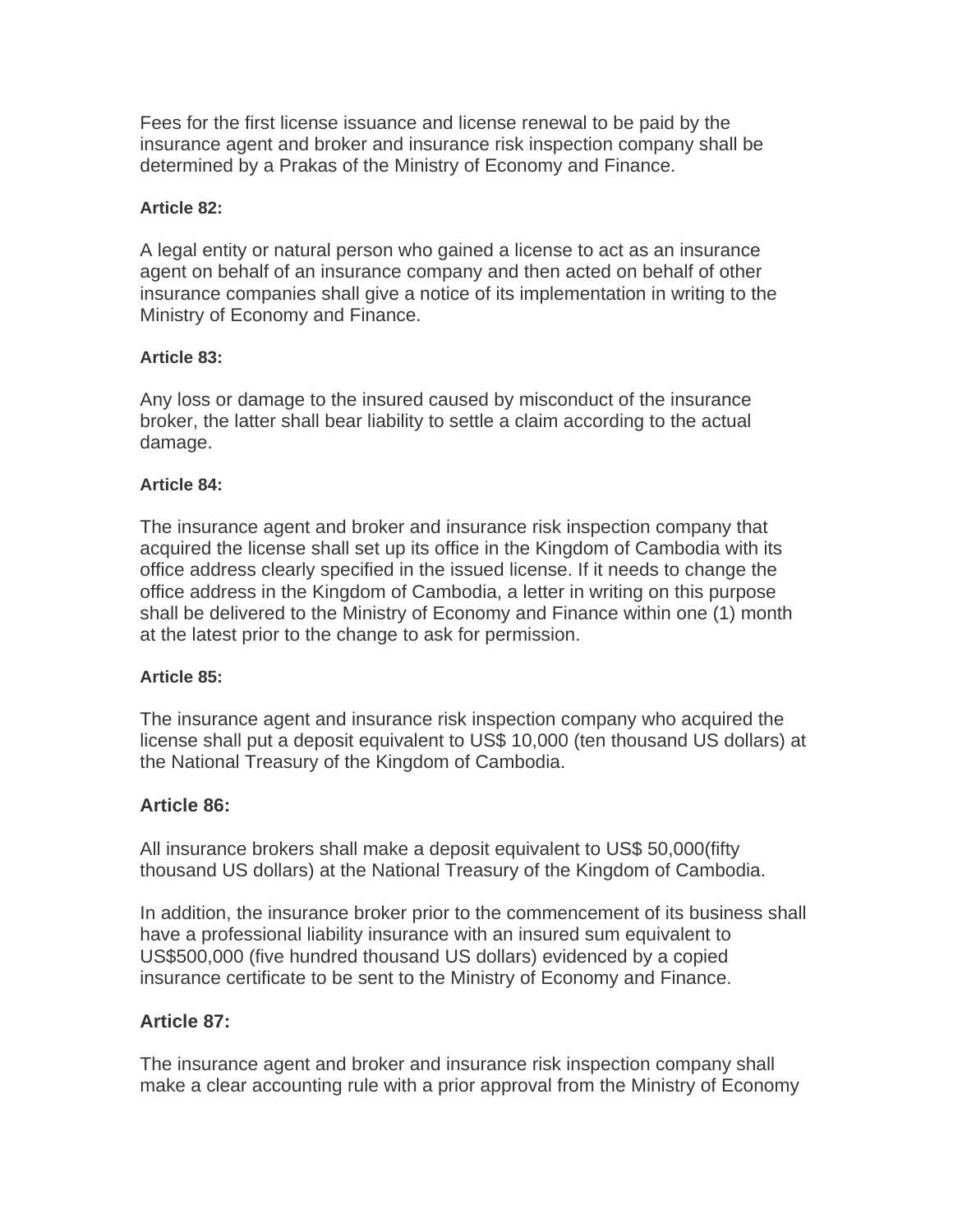and Finance to manage the revenue and expense of its respective profession in an accurate manner.

# **CHAPTER V**

# **State Control**

### **Article 88:**

The control of all types of insurance companies in the Kingdom of Cambodia shall be under the capacity of inspecting officials appointed by the Ministry of Economy and Finance based on their abilities, skills and experience in such area.

### **Article 89:**

The Ministry of Economy and Finance shall lay down a minimum price table to be applied to major risks to ensure the market stability and direct the market competition. The minimum price table shall not apply to the life insurance class.

The minimum price table as provided in the first paragraph of Article 89 may be adjustable to the economic situation by a Prakas of the Ministry of Economy and Finance.

### **Article 90:**

All classes of the insurance companies shall deposit as a proof the sample of the insurance application form, general conditions of insurance policy, sample of the insurance certificate, and other printing documents to be distributed to the general public or for the purpose of advertisement to the Ministry of Economy and Finance.

The Ministry of Economy and Finance may require changes of content of any documents as prescribed in the above paragraph inappropriately used for the insurance operation or capitalization of the company in case of mutatis mutadis.

### **Article 91:**

If the statute of any insurance company has been changed, the concerned company shall submit to the Ministry of Economy and Finance within fifteen (15) days at the latest after the general meeting of the company the text of amendment to such statute and other relevant documents.

All insurance companies shall firstly submit to the Ministry of Economy and Finance the price list the company prepared to apply with customers in order to ensure the transparency of its competition in the insurance market.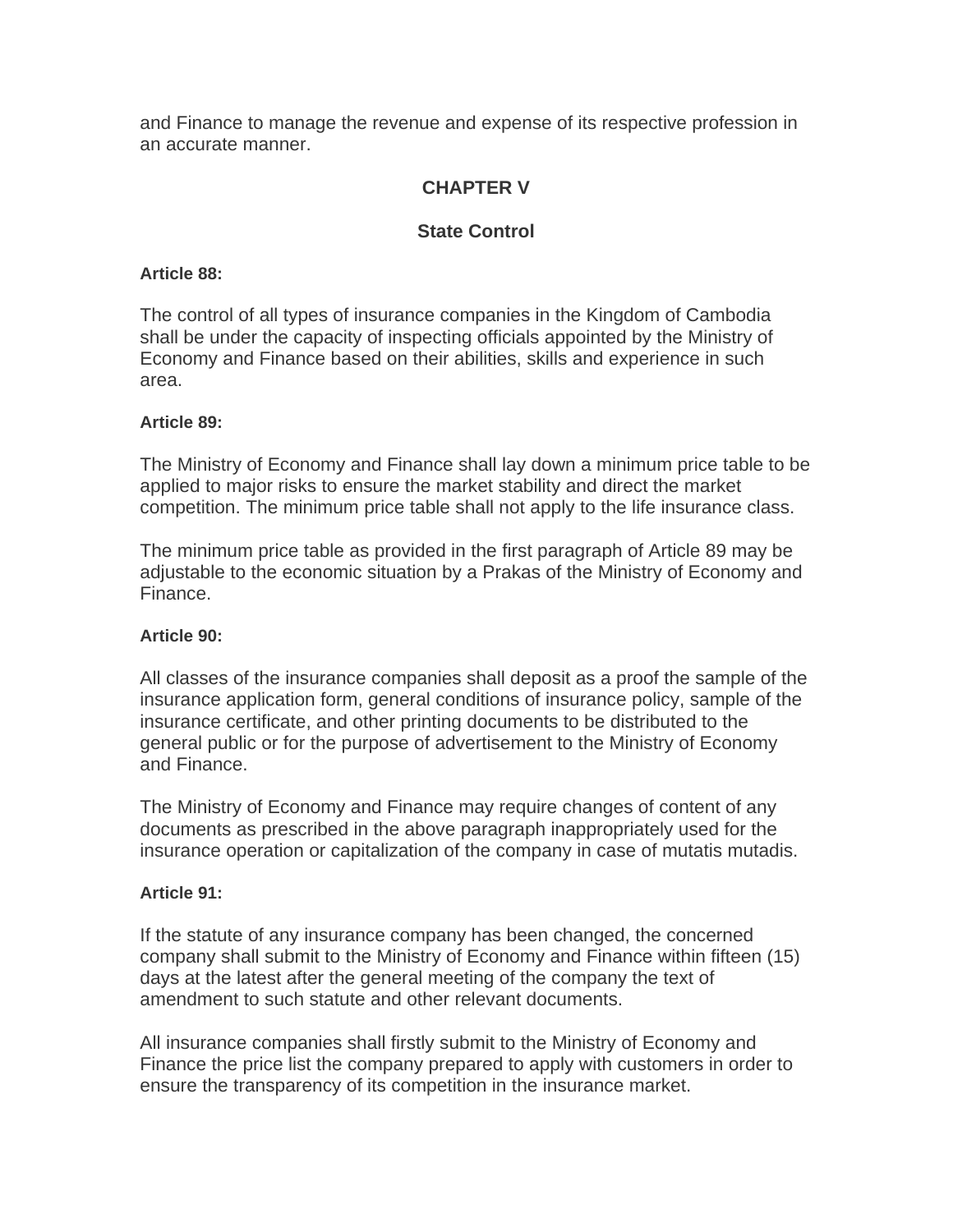## **Article 92:**

All insurance companies, agents and brokers and insurance risk inspection companies subject to the State control shall be under the surveillance of insurance controlling officials appointed by the Ministry of Economy and Finance. At any time, those controlling officials may conduct an on-site examination of operations of each insurance business in addition to the report audit.

### **Article 93:**

Every legal entity or natural person that obtained mandate to enter into contracts or supervise insurance companies, agents or brokers and insurance risk inspection companies shall be controlled by the insurance inspecting officials. The inspecting officials may verify accounting journal and recording, other accounting documents whether by simple method or information system, and all types of documents of the company which are required for study and investigation.

### **Article 94:**

All insurance companies, agents and brokers, and insurance risk inspection companies shall provide the inspection officials who perform these duties with documents as described in Article 93 of this Sub-decree and relevant persons in order to facilitate attainable inspection and verification in a high transparent and accurate manner.

The inspecting officials shall report the result of their inspection or verification and note to the Ministry of Economy and Finance to timely take appropriate measures according to the de facto mistakes.

### **Article 95:**

Within three(3) months from the end of each accounting period, the insurance company, agent and broker, and insurance risk inspection company shall submit to the Ministry of Economy and Finance the resolution of the extraordinary general meeting, the report of executive body, auditor and board of directors, and financial statements as well as other necessary documents of the company for recently ended accounting period.

### **Article 96:**

At the beginning of each month, the insurance company, agent and broker, and the inspection company shall prepare business statistics in previous month and submit as a regular report to the Ministry of Economy and Finance for examination.

# **Article 97:**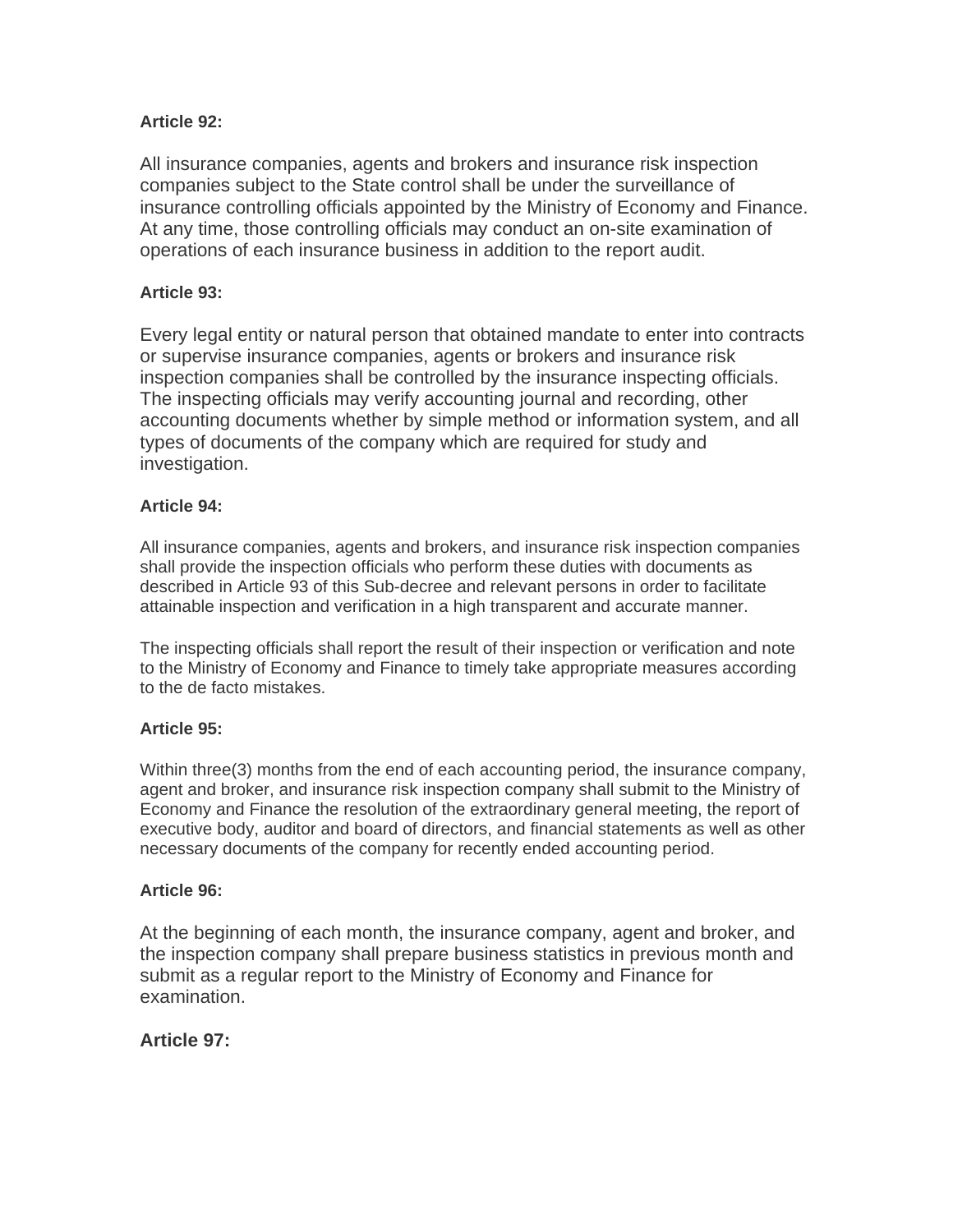The insurance companies, agents and brokers, and the inspection companies shall prepare its business statistics and monthly summit to the Ministry of Economy and Finance by reflecting:

1- Business Transaction:

a number of insurance policies issued to clients dividing into classes of business.

- b date of taking effect, of each insurance policy.
- c date of becoming invalid, of each insurance policy.
- d total insured sum.
- e insurance premium rate.
- f discount rate.
- 2- Claim Settlement
- a number of insurance policies with risks occurred.
- b type of occurred risks and indemnified amount.

c type of occurred risks and estimated indemnification which has not been settled.

# **CHAPTER VI**

# **PENALTY**

### **Article 98:**

Any person who violates Article 31, 40 or 43 of this Sub-decree shall be punished as provided in Article 52 of the insurance law.

### **Article 99:**

Any person who violates Article 46 of this Sub-decree shall be punished as provided in Article 54 of the insurance law.

# **CHAPTER VII**

# **TRANSITIONAL PROVISIONS**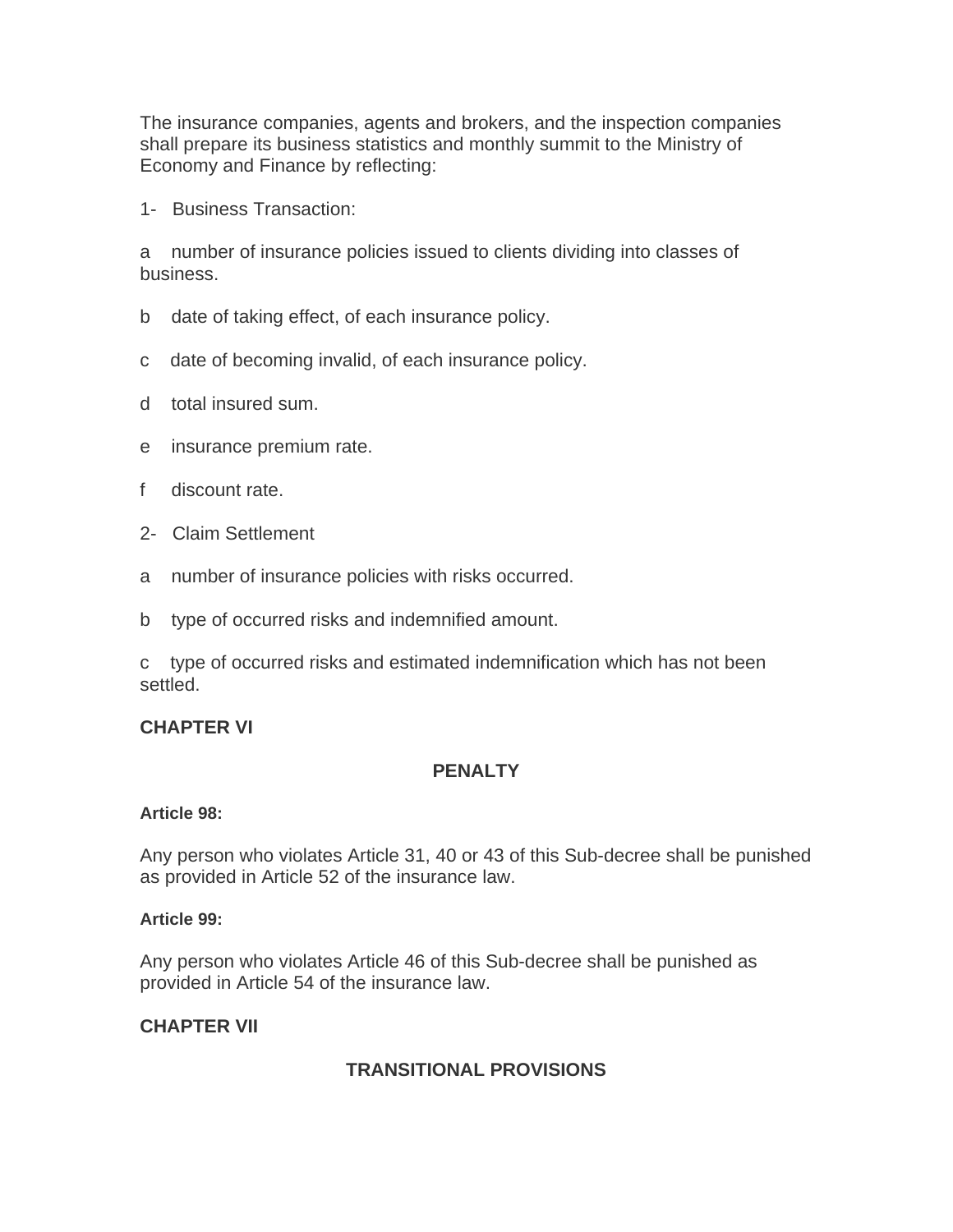# **Article 100:**

Construction owners, contractors or subcontractors, from the date this Subdecree takes effect, as provided in Article 40 of this Sub-Decree shall have the insurance on its liability. Such insurance contract shall be entered into with any insurance company that has the license to operate the business in the Kingdom of Cambodia and cannot be made with any insurance company operating outside Cambodia.

# **Article 101:**

As of January 1, 2002, owners of all types of business motor vehicles as provided in Article 31 of this Sub-decree shall purchase the liability insurance for their motor vehicles. Such insurance policy shall be purchased from any insurance company licensed to operate the business in the Kingdom of Cambodia and cannot be purchased from any company outside Cambodia.

# **Article 102:**

As of January 1, 2002, owners of means of passenger transport of all types as provided in Article 43 of this Sub-decree shall have the liability insurance for passengers transported by their means of transport. Such insurance policy shall be purchased from any insurance company licensed to operate the business in the Kingdom of Cambodia and cannot be purchased from any company outside Cambodia.